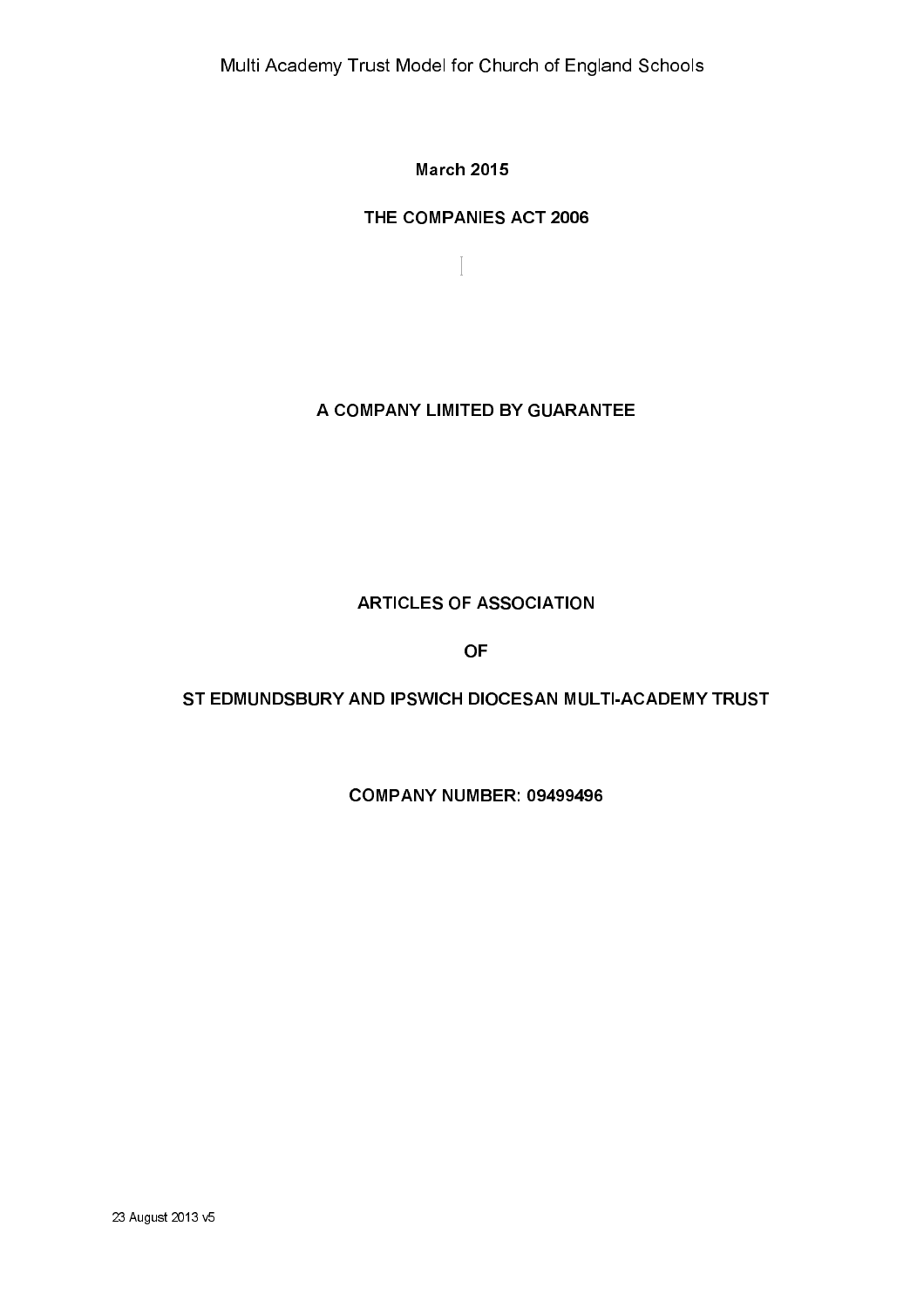# THE COMPANIES ACT 2006

### **COMPANY LIMITED BY GUARANTEE**

### **ARTICLES OF ASSOCIATION**

#### **OF**

### ST EDMUNDSBURY AND IPSWICH DIOCESAN MULTI-ACADEMY TRUST

#### **INTERPRETATION**

- $1<sup>1</sup>$ In these Articles:-
	- "the Academies" means all the schools referred to in Article 4 and established by  $(a)$ the Company (and "Academy" shall mean any one of those schools);
	- $(b)$ "Academy Financial Year" means the academic vear from 1<sup>st</sup> of September to 31<sup>st</sup> of August of the following year;
	- "the Articles" means these Articles of Association of the Company;  $(c)$
	- "Chief Executive Officer" means such person as may be appointed by the  $(d)$ Directors as the Chief Executive Officer of the Company:
	- "Chief Inspector" means Her Majesty's Chief Inspector of Education, Children's  $(e)$ Services and Skills or his successor:
	- $(f)$ "clear days" in relation to the period of a notice means the period excluding the day when the notice is given or deemed to be given and the day on which it is given or on which it is to take effect;
	- "Clerk" means the clerk to the Directors or any other person appointed to perform  $(g)$ the duties of the clerk to the Directors, including a joint, assistant or deputy clerk;
	- "the Company" means, save as otherwise defined at Article 6.9, the company  $(h)$ intended to be regulated by these Articles and referred to in Article 2;
	- "Diocese" means the Church of England diocese in which the Academies are  $(i)$ situated;
	- "Diocesan Board of Education" means that body constituted under the Diocesan  $(i)$ Boards of Education Measure 1991 for the Diocese and any successor body;
	- "Diocesan Board of Finance" means the Diocesan Board of Finance for the  $(k)$ Diocese: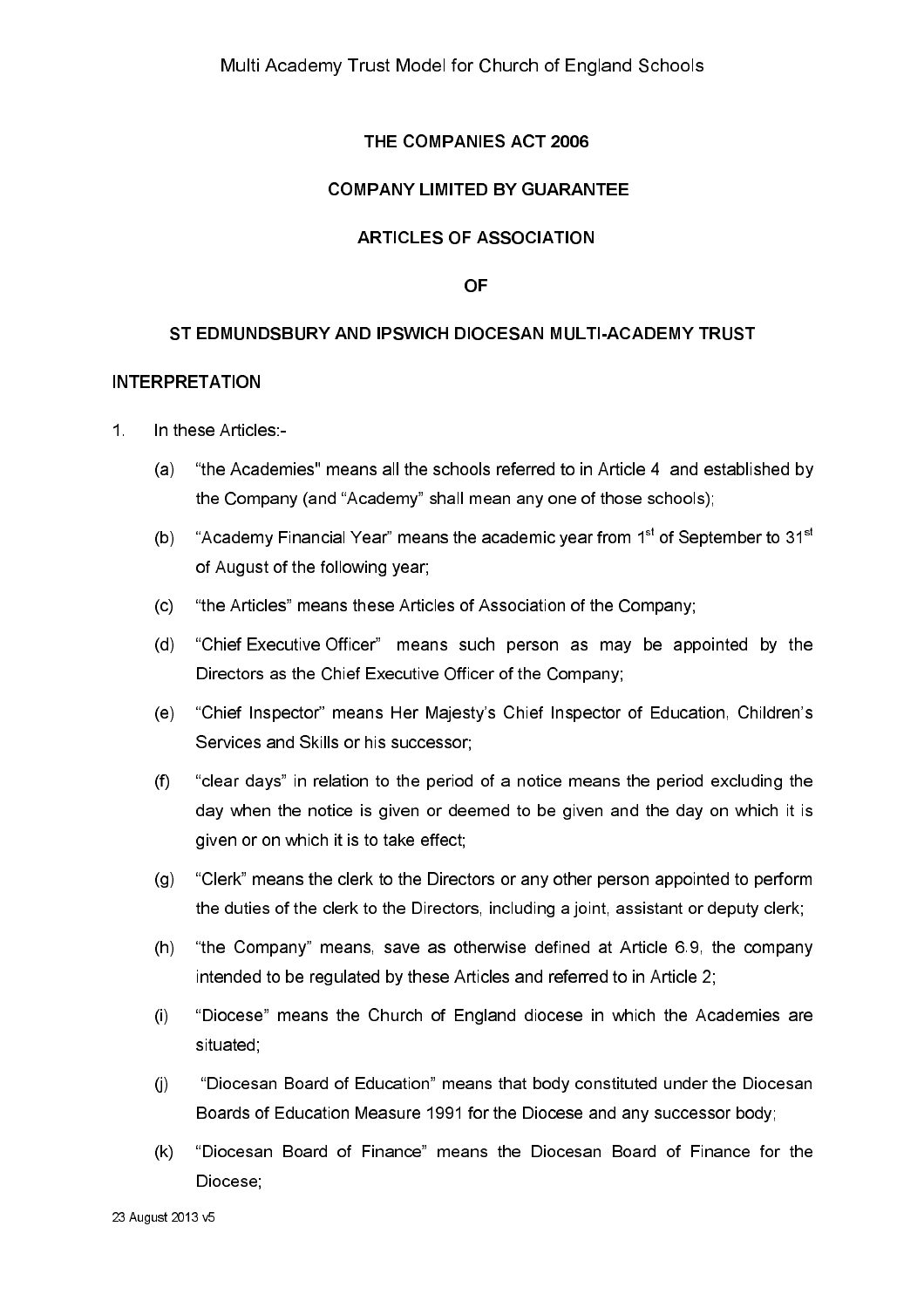- $(1)$ "the Directors" means, save as otherwise defined at Article 6.9, the directors of the Company (and "Director" means any one of those directors);
- "Financial Expert" means an individual, company or firm who is authorised to  $(m)$ give investment advice under the Financial Services and Markets Act 2000;
- "the LAs" means all the local authorities covering the areas in which the  $(n)$ Academies are situated (and "the LA" shall mean any one of these local authorities)
- "Local Authority Associated Persons" means any person associated with any  $(0)$ local authority within the meaning given in section 69 of the Local Government and Housing Act 1989;
- $(p)$ "Local Governing Bodies" means the committees appointed pursuant to Articles 100-102 and 104 (and "Local Governing Body" means any one of these committees);
- "Member" means a member of the Company and someone who as such is  $(q)$ bound by the undertaking contained in Article 8;
- $(r)$ "the Memorandum" means the Memorandum of Association of the Company;
- "Office" means the registered office of the Company;  $(s)$
- "Parent Directors" means the Directors elected or appointed pursuant to Articles  $(t)$ 53 - 56 inclusive
- $(u)$ "Principals" means the head teachers of the Academies (and "Principal" means any one of these head teachers);
- $(v)$ "Principal Regulator" means the body or person appointed as the Principal Regulator under the Charities Act 2011;
- $(w)$ "Relevant Funding Agreements" means the agreement or agreements entered into by the Company and the Secretary of State under section 1 of the Academies Act 2010 for the establishment of each Academy, including any variation or supplemental agreements thereof;
- $(x)$ "Scheme of Delegation" means an instrument by the Directors delegating such powers and responsibilities of the Directors as may be appropriate for them to delegate to the Local Governing Bodies consistently with the Objects;
- "the seal" means the common seal of the Company if it has one;  $(y)$
- $(z)$ "Secretary of State" means the Secretary of State for Education or successor: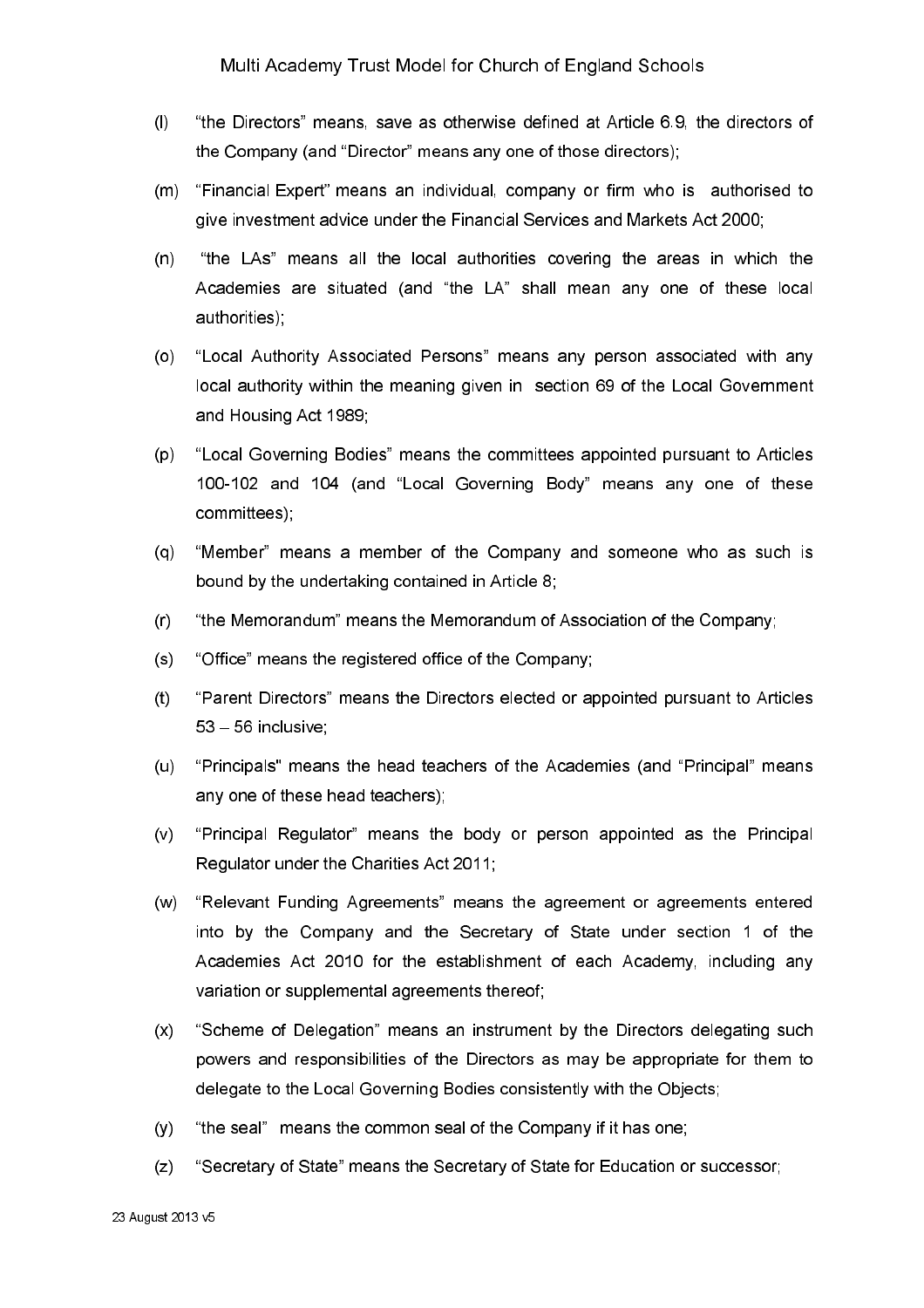- (aa) "St Edmundsbury and Ipswich Academies Umbrella Trust" means that company limited by quarantee and registered in England and Wales with company number 08495238
- (bb) "Teacher" means a person employed under a contract of employment or a contract for services or otherwise engaged to provide his services as a teacher at one or more Academies:
- (cc) "Trustees" means those trustees holding the schools' sites and providing them to the Academy Trust for use and occupation by the Academies;
- (dd) "the United Kingdom" means Great Britain and Northern Ireland;
- (ee) words importing the masculine gender only shall include the feminine gender. Words importing the singular number shall include the plural number, and vice versa
- subject as aforesaid, words or expressions contained in these Articles shall,  $(ff)$ unless the context requires otherwise, bear the same meaning as in the Companies Act 2006, as appropriate;
- (gg) any reference to a statute or statutory provision or measure shall include any statute or statutory provision or measure which replaces or supersedes such statute or statutory provision or measure including any modification or amendment thereto
- $2<sup>1</sup>$ The Company's name is St Edmundsbury and Ipswich Diocesan Multi-Academy Trust (and in this document it is called "the Company").
- $3<sub>1</sub>$ The Company's registered office is to be situated in England and Wales.

### **OBJECTS**

 $\overline{4}$ The Company's object ("the Object") is specifically restricted to the following:

to advance for the public benefit education in the United Kingdom, in particular but without prejudice to the generality of the foregoing by establishing, maintaining, carrying on, managing and developing Academies which shall offer a broad and balanced curriculum and which shall include:

 $(i)$ Church of England schools designated as such which shall be conducted in accordance with the principles, practices and tenets of the Church of England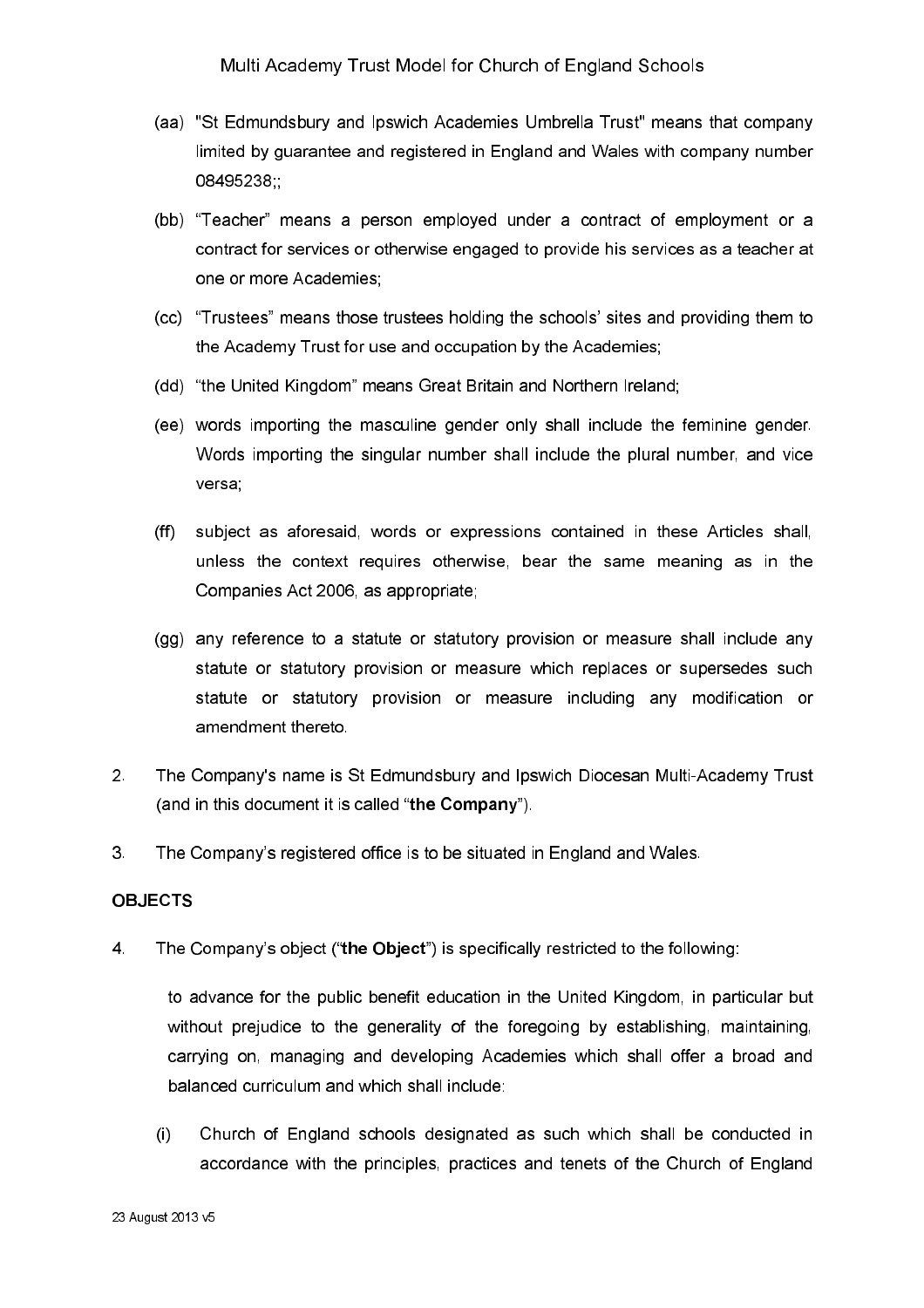both generally and in particular in relation to arranging for religious education and daily acts of worship, and having regard to any advice issued by the Diocesan Board of Education: and

- other Academies whether with or without a designated religious character; but in  $(ii)$ relation to each of the Academies to recognise and support their individual ethos. whether or not designated Church of England.
- $5<sub>1</sub>$ In furtherance of the Object but not further or otherwise the Company may exercise the following powers:
	- (a) to draw, make, accept, endorse, discount, execute and issue promissory notes, bills, cheques and other instruments, and to operate bank accounts in the name of the Company;
	- (b) to raise funds and to invite and receive contributions provided that in raising funds the Company shall not undertake any substantial permanent trading activities and shall conform to any relevant statutory regulations;
	- (subject to such further consents as may be required by law or as may be  $(c)$ required from the Trustees as landlords/licensors where this is the case) to acquire, alter, improve and charge or otherwise dispose of property;
	- $(d)$ subject to Article 6 below to employ such staff, as are necessary for the proper pursuit of the Object (including the maintenance of an effective Church of England ethos in relation to Academies falling within Article 4(i)) and to make all reasonable and necessary provision for the payments of pensions and superannuation to staff and their dependants;
	- $(e)$ to establish or support, whether financially or otherwise, any charitable trusts, associations or institutions formed for all or any of the Object;
	- $(f)$ to co-operate with other charities, other independent schools, schools maintained by a local authority, 16-19 Academies, alternative provision Academies, institutions within the further education sector, voluntary bodies and statutory authorities operating in furtherance of the Object and to exchange information and advice with them;
	- (g) to pay out of funds of the Company the costs, charges and expenses of and incidental to the formation and registration of the Company;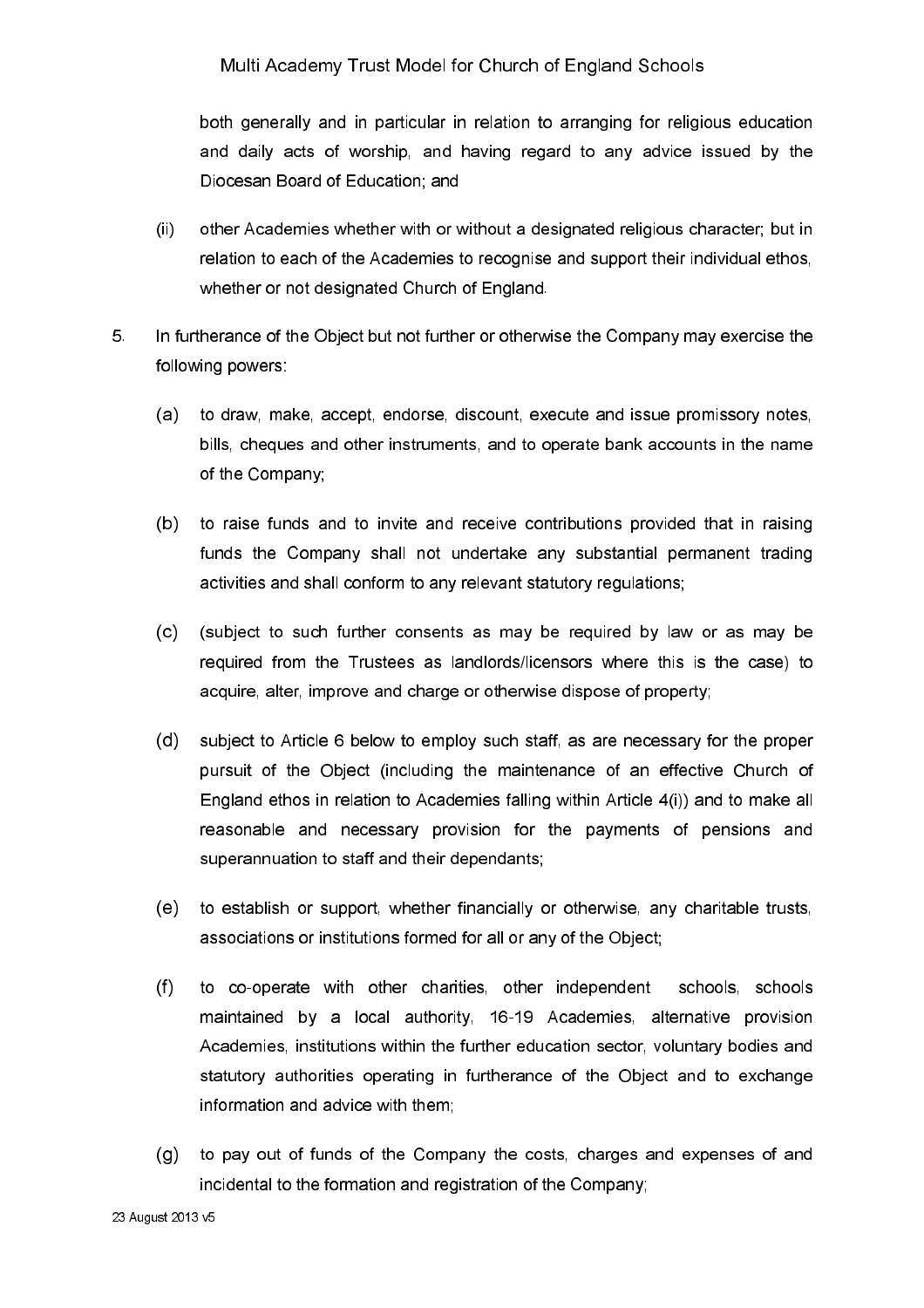- $(h)$ to establish, maintain, carry on, manage and develop the Academies at locations to be determined by the Directors:
- $(i)$ to offer scholarships, exhibitions, prizes and awards to pupils and former pupils, and otherwise to encourage and assist pupils and former pupils;
- $(i)$ to provide educational facilities and services to students of all ages and the wider community for the public benefit;
- $(k)$ to carry out research into the development and application of new techniques in education and to their approach to curriculum development and delivery and to publish the results of such research, and to develop means of benefiting from application of the experience of industry, commerce, other schools and the voluntary sector to the education of pupils in academies;
- $(1)$ subject to such consents as may be required from the Trustees or otherwise required by law and/or by any contract entered into by or on behalf of the Company, to borrow and raise money for the furtherance of the Object in such manner and on such security as the Company may think fit;
- (m) to deposit or invest any funds of the Company not immediately required for the furtherance of its object (but to invest only after obtaining such advice from a financial expert as the Directors consider necessary and having regard to the suitability of investments and the need for diversification);
- $(n)$ to delegate the management of investments to a financial expert, but only on terms that:
	- the investment policy is set down in writing for the financial expert by the  $(i)$ Directors;
	- every transaction is reported promptly to the Directors;  $(ii)$
	- the performance of the investments is reviewed regularly with the  $(iii)$ **Directors**
	- the Directors are entitled to cancel the delegation arrangement at any time;  $(iv)$
	- $(v)$ the investment policy and the delegation arrangement are reviewed at least once a year;
	- all payments due to the financial expert are on a scale or at a level which is  $(vi)$ agreed in advance and are notified promptly to the Directors on receipt; and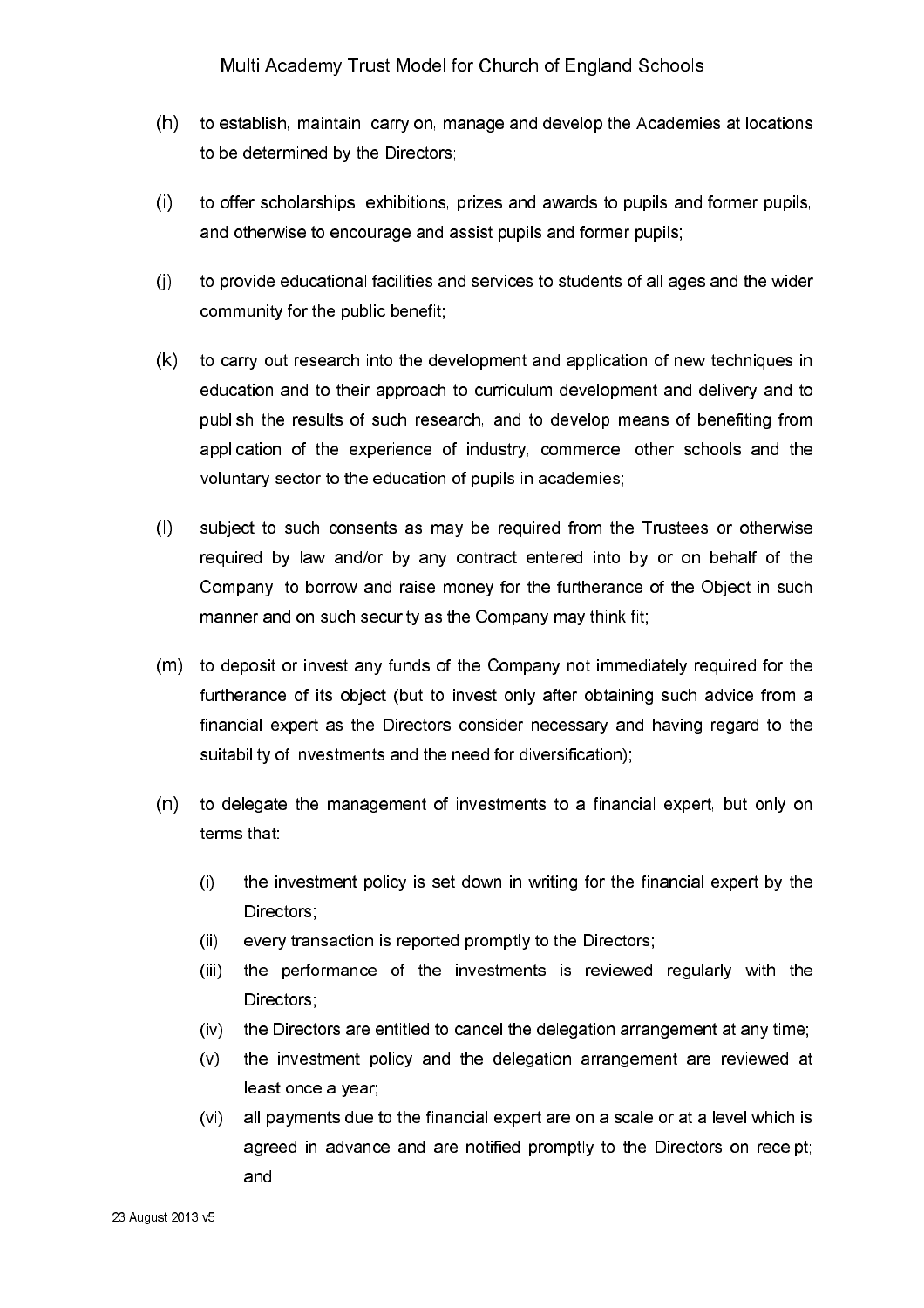- (vii) the financial expert must not do anything outside the powers of the Directors
- $(0)$ to arrange for investments or other property of the Company to be held in the name of a nominee company acting under the control of the Directors or of a financial expert acting under their instructions, and to pay any reasonable fee required;
- $(p)$ to provide indemnity insurance to Directors and the members of any Local Governing Body (to the extent necessary) in accordance with, and subject to the conditions of section 232 to 235 of the Companies Act 2006, section 189 of the Charities Act 2011 or any other provision of law applicable to charitable companies and any such indemnity is limited accordingly;
- (q) to establish subsidiary companies to carry on any trade or business for the purpose of raising funds for the Company;
- $(r)$ to do all such other lawful things as are necessary for or are incidental to or conducive to the achievement of the Object and appropriate to the religious character of the Academy.
- 6.1 The income and property of the Company shall be applied solely towards the promotion of the Object.
- 6.2 None of the income or property of the Company may be paid or transferred directly or indirectly by way of dividend bonus or otherwise by way of profit to any member of the Company. Nonetheless a Member of the Company who is not also a Director may:
	- (a) benefit as a beneficiary of the Company;
	- (b) be paid reasonable and proper remuneration for any goods or services supplied to the Company;
	- (c) be paid rent for premises let by the Member of the Company if the amount of the rent and other terms of the letting are reasonable and proper; and
	- (d) be paid interest on money lent to the Company at a reasonable and proper rate, such rate not to exceed 2 per cent per annum below the base lending rate of a UK clearing bank selected by the Directors, or 0.5%, whichever is the higher.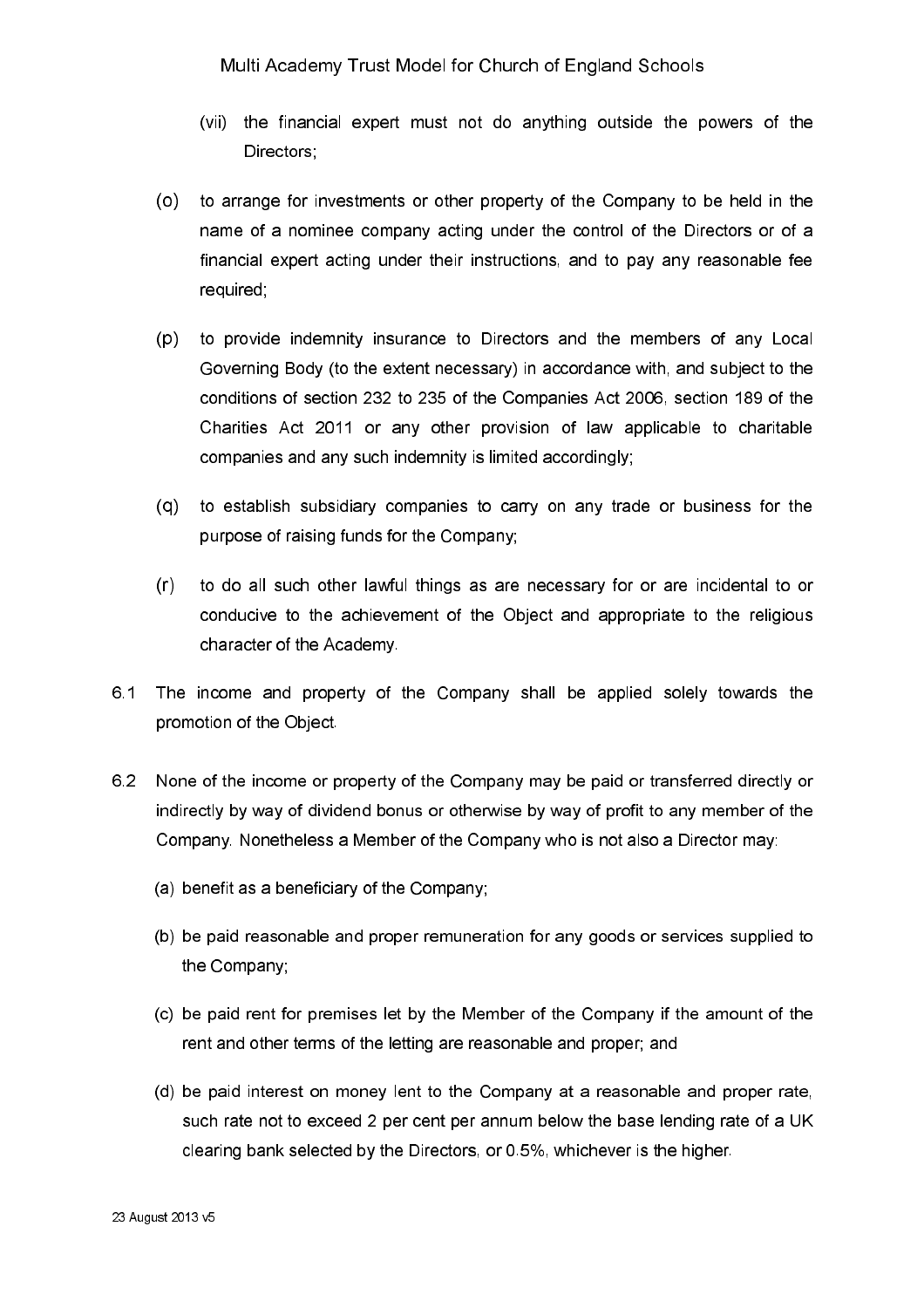- 6.3 A Director may benefit from any indemnity insurance purchased at the Company's expense to cover the liability of the Directors which by virtue of any rule of law would otherwise attach to them in respect of any negligence, default or breach of trust or breach of duty of which they may be guilty in relation to the Company: provided that any such insurance shall not extend to:
	- any claim arising from any act or omission which Directors knew to be a breach  $\left($ of trust or breach of duty or which was committed by the Directors in reckless disregard to whether it was a breach of trust or breach of duty or not; and,
	- provided also that any such insurance shall not extend to the costs of any  $(ii)$ unsuccessful defence to a criminal prosecution brought against the Directors in their capacity as directors of the Company.

Further, this Article does not authorise a Director to benefit from any indemnity insurance that would be rendered void by any provision of the Companies Act 2006, the Charities Act 2011 or any other provision of law.

- 6.4 A company, which has shares listed on a recognised stock exchange and of which any one Director holds no more than 1% of the issued capital of that company, may receive fees, remuneration or other benefit in money or money's worth from the Company.
- 6.5 A Director may at the discretion of the Directors be reimbursed from the property of the Company for reasonable expenses properly incurred by him or her when acting on behalf of the Company, but excluding expenses in connection with foreign travel.
- 6.6 No Director may
	- buy any goods or services from the Company;  $(a)$
	- sell goods, services, or any interest in land to the Company;  $(b)$
	- be employed by, or receive any remuneration from the Company other than the  $(c)$ Chief Executive Officer:
	- receive any other financial benefit from the Company unless:  $(d)$

the payment is permitted by Article 6.7 and the Directors follow the  $(i)$ 23 August 2013 v5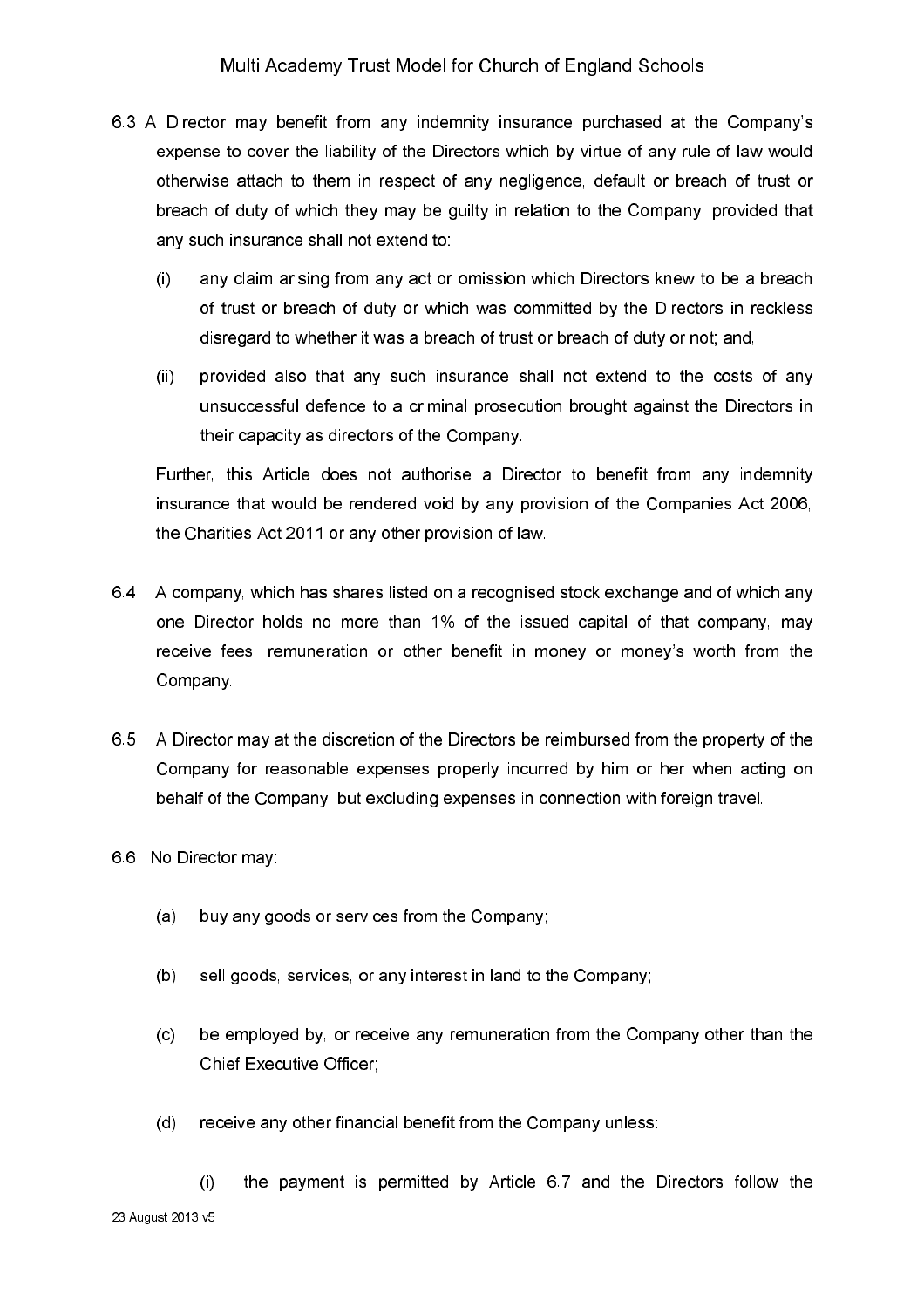procedure and observe the conditions set out in Article 6.8, or

- $(ii)$ the Directors obtain the prior written approval of the Charity Commission and fully comply with any procedures it prescribes.
- Subject to Article 6.8, a Director may: 67
	- $(a)$ receive a benefit from the Company in the capacity of a beneficiary of the Company:
	- $(b)$ be employed by the Company or enter into a contract for the supply of goods or services to the Company, other than for acting as a Director;
	- $(c)$ receive interest on money lent to the Company at a reasonable and proper rate not exceeding 2% per annum below the base rate of a clearing bank to be selected by the Directors, or 0.5%, whichever is the higher; and
	- (d) receive rent for premises let by the Director to the Company if the amount of the rent and the other terms of the lease are reasonable and proper.
- 6.8 The Company and its Directors may only rely upon the authority provided by Article 6.7 if each of the following conditions is satisfied:
	- the remuneration or other sums paid to the Director do not exceed an amount  $(a)$ that is reasonable in all the circumstances.
	- $(b)$ the Director is absent from the part of any meeting at which there is discussion of.
		- his or her employment, remuneration, or any matter concerning the  $(i)$ contract, payment or benefit; or
		- $(ii)$ his or her performance in the employment, or his or her performance of the contract; or
		- any proposal to enter into any other contract or arrangement with him or  $(iii)$ her or to confer any benefit upon him or her that would be permitted under Article 67 or
		- $(iv)$ any other matter relating to a payment or the conferring of any benefit permitted by Article 6.7.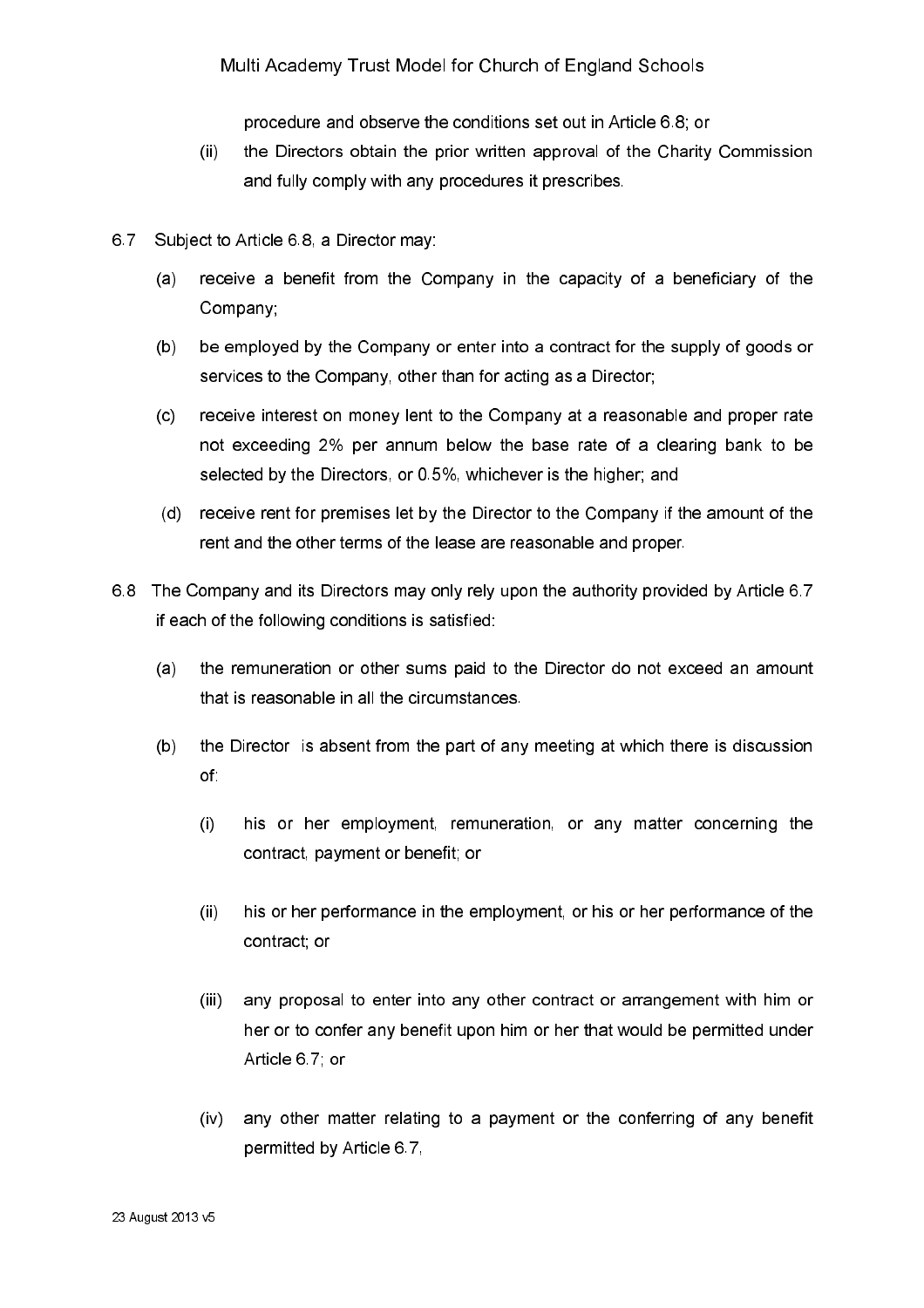- $(c)$ the Director does not vote on any such matter and is not to be counted when calculating whether a quorum of Directors is present at the meeting;
- $(d)$ save in relation to emploving or contracting with the Chief Executive Officer the other Directors are satisfied that it is in the interests of the Company to employ or to contract with that Director rather than with someone who is not a Director. In reaching that decision the Directors must balance the advantage of employing a Director against the disadvantages of doing so (especially the loss of the Director's services as a result of dealing with the Director's conflict of interest);
- the reason for their decision is recorded by the Directors in the minute book; and  $(e)$
- a majority of the Directors then in office have received no such payments or  $(f)$ benefit
- 6.8A The provision in Article 6.6(c) that no Director may be employed by or receive any remuneration from the Company (other than the Chief Executive Officer) does not apply to an employee of the Company who is subsequently elected or appointed as a Director save that this Article shall only allow such a Director to receive remuneration or benefit from the Company in his capacity as an employee of the Company and provided that the procedure as set out in Articles 6.8(b)(i), (ii) and 6.8 (c) is followed.
- 69 In Articles 62 69
	- $(a)$ "company" shall include any company in which the Company:
		- holds more than 50% of the shares; or  $\bullet$
		- controls more than 50% of the voting rights attached to the shares; or  $\bullet$
		- has the right to appoint one or more Directors to the Board of the company;  $\bullet$
	- "Director" shall include any child, stepchild, parent, grandchild, grandparent,  $(b)$ brother, sister or spouse of the Director or any person living with the Director as his or her partner;
	- $(c)$ the employment or remuneration of a Director includes the engagement or remuneration of any firm or company in which the Director is:
		- $(i)$ a partner;
		- $(ii)$ an employee;
		- a consultant;  $(iii)$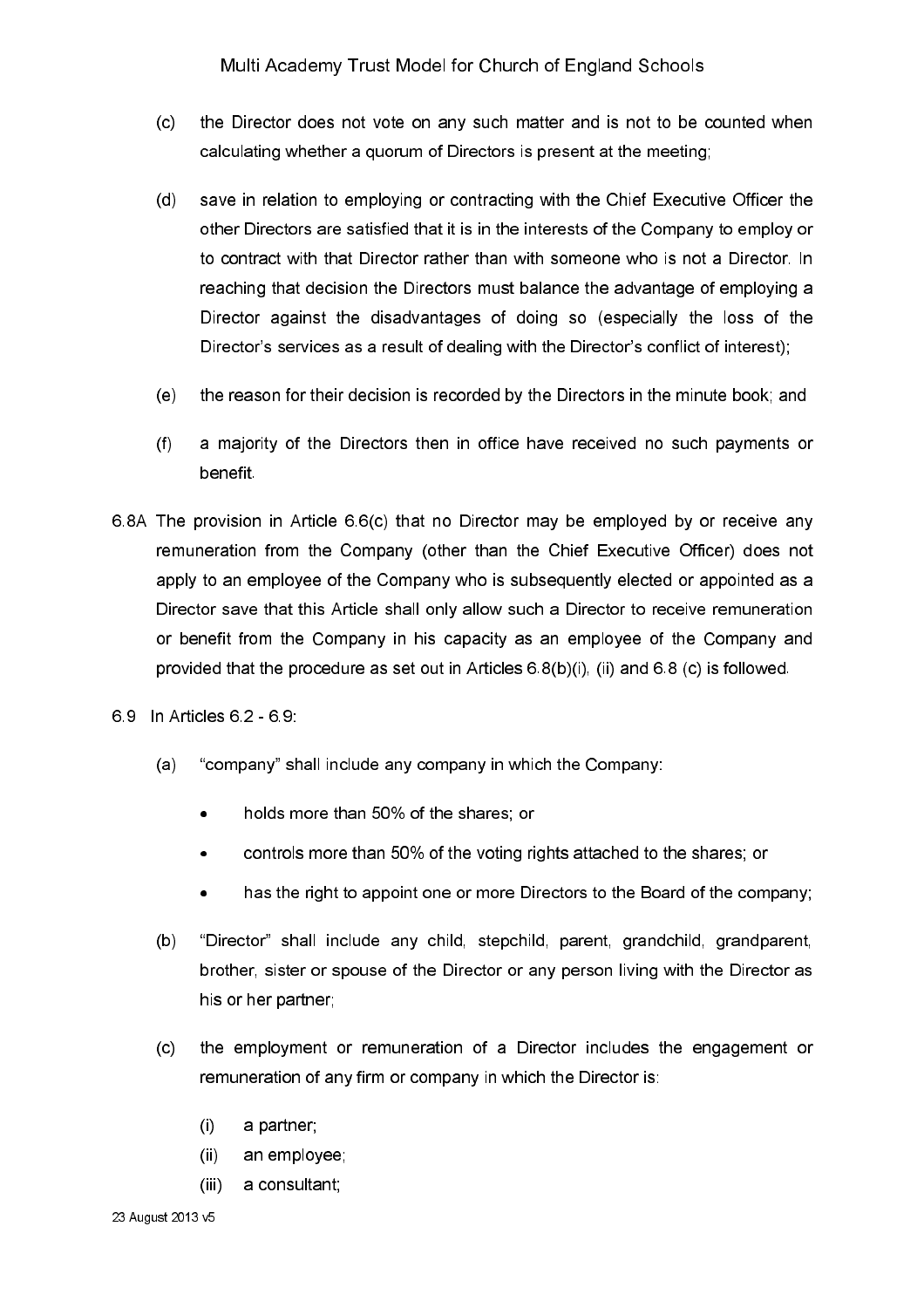- $(iv)$ a director:
- $(v)$ a member; or
- a shareholder, unless the shares of the company are listed on a  $(vi)$ recognised stock exchange and the Director holds less than 1% of the issued capital
- $\overline{7}$ The liability of the Members of the Company is limited.
- 8. Every Member of the Company undertakes to contribute such amount as may be required (not exceeding £10) to the Company's assets if it should be wound up while he or she is a Member or within one year after he or she ceases to be a Member, for payment of the Company's debts and liabilities before he or she ceases to be a Member, and of the costs, charges and expenses of winding up, and for the adjustment of the rights of the contributories among themselves.
- 9 If the Company is wound up or dissolved and after all its debts and liabilities (including any under section 2 of the Academies Act 2010) have been satisfied there remains any property it shall not be paid to or distributed among the Members of the Company, but shall be given or transferred to some other charity or charities having objects similar to the Object which prohibits the distribution of its or their income and property to an extent at least as great as is imposed on the Company by Article 6 above. chosen by the Members of the Company at or before the time of dissolution and if that cannot be done then to some other charitable object.
- $10<sup>°</sup>$ No alteration or addition shall be made to or in the provisions of the Memorandum and/or Articles without the written consent of the Trustees and the Diocesan Board of Education<sup>1</sup>
- $11.$ No alteration or addition shall be made to or in the provisions of the Articles which would have the effect (a) that the Company would cease to be a company to which section 60 of the Companies Act 2006 applies; or (b) that the Company would cease to be a charity

 $1$  The requirement for the consent of the Trustees and the Diocesan Board of Education (whether they are members or otherwise) corresponds to the requirement for maintained schools that the consent of these bodies be obtained prior to a change to the Instrument of Government under the Schools Governance (Constitution) (England) Regulations 2007.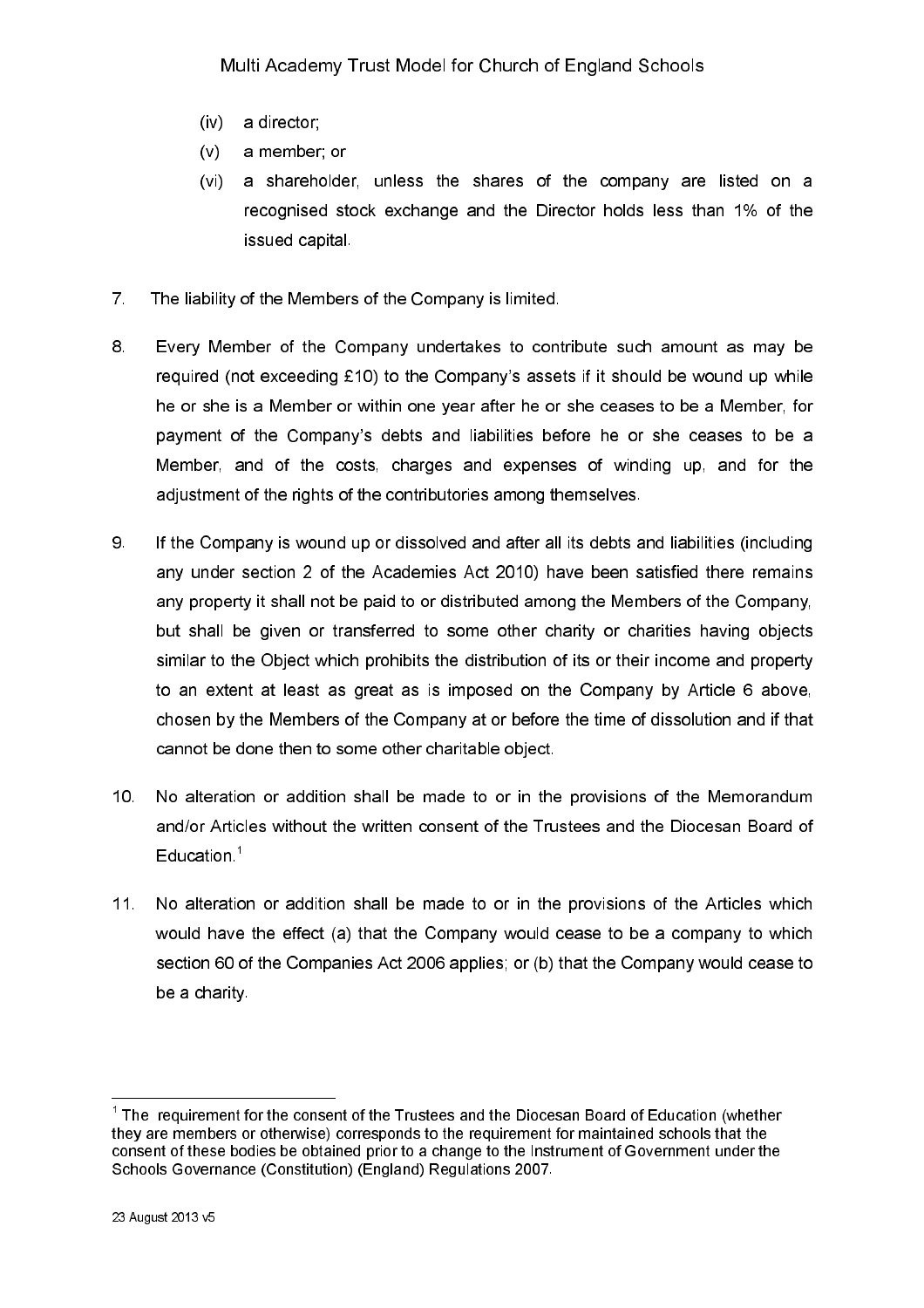### **MEMBERS**

- 12. The Members of the Company shall comprise:
	- the signatories to the Memorandum, who shall be:  $(a)$ 
		- (i) St Edmundsbury and Ipswich Academies Umbrella Trust acting corporately by hand of a Director; and
		- (ii) two individuals appointed by the St Edmundsbury and Ipswich Academies Umbrella Trust for the purpose:
	- the chairman of the Directors; and  $(b)$
	- any person appointed under Article 16.  $(c)$
- $13<sub>1</sub>$ Each of the persons entitled to appoint Members in Article 12 shall have the right from time to time by written notice delivered to the Office to remove any Member appointed by them and to appoint a replacement Member to fill a vacancy whether resulting from such removal or otherwise.
- 14. If any of the persons entitled to appoint Members in Article 12:
	- in the case of an individual, die or become legally incapacitated;  $(a)$
	- in the case of a corporate entity, cease to exist and are not replaced by a  $(b)$ successor institution; or
	- becomes insolvent or makes any arrangement or composition with their creditors  $(c)$ generally,

their right to appoint Members under these Articles shall vest in the remaining Members.

- 15. Membership will terminate automatically if:
	- a Member (which is a corporate entity) ceases to exist and is not replaced by a  $(a)$ successor institution;
	- a Member (who is an individual) dies or becomes incapable by reason of illness  $(b)$ or injury of managing and administering his or her own affairs; or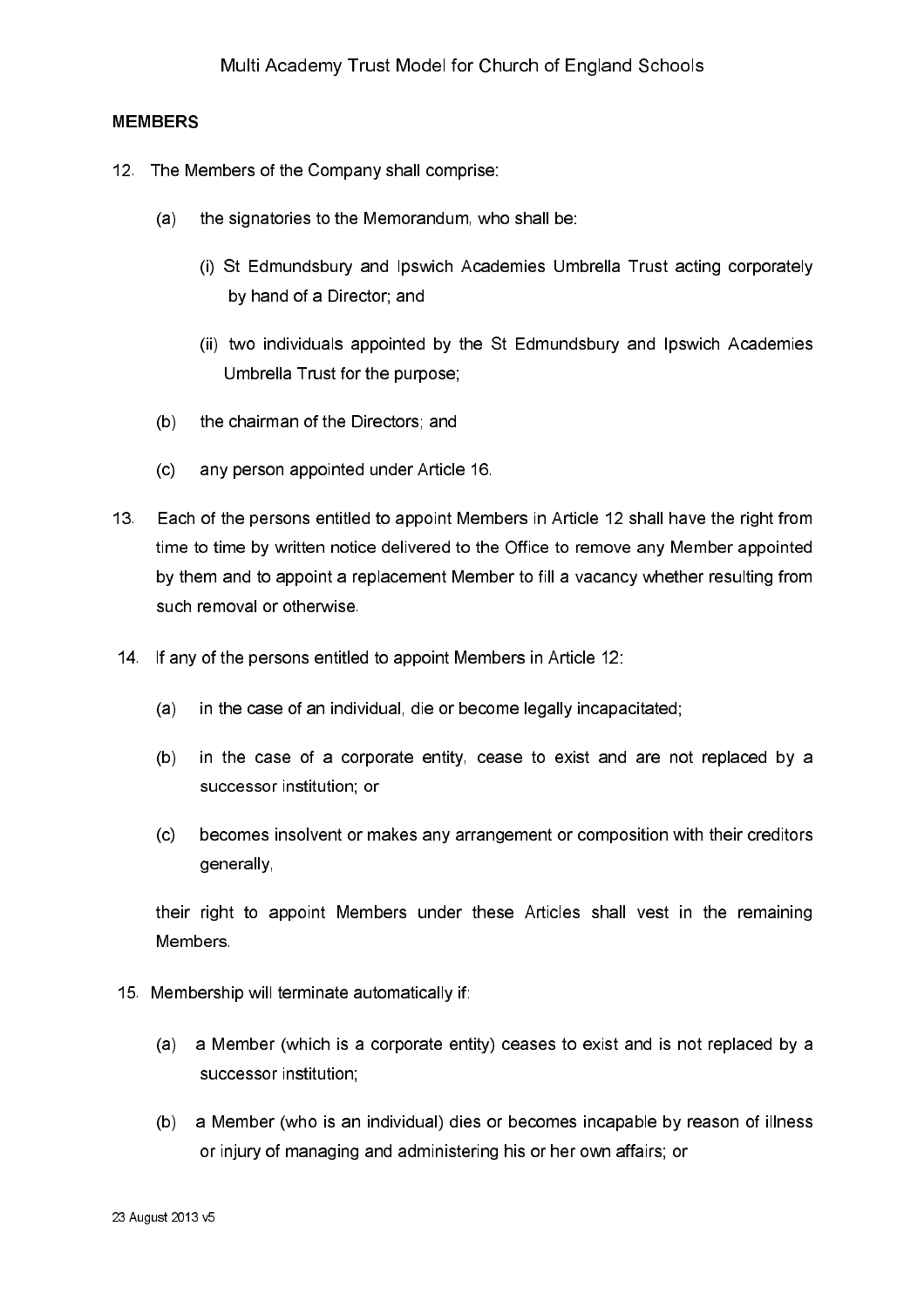- $(C)$ a Member becomes insolvent or makes any arrangement or composition with that Member's creditors generally.
- 16. The Members with the written consent of the Diocesan Board of Education may agree by passing a special resolution in writing to appoint such additional Members as they think fit and may agree by passing a special resolution in writing to remove any such additional Members provided that such appointment or removal is in the interests of the Company.
- 17. Every person nominated to be a Member of the Company shall either sign a written consent to become a Member or sign the register of Members on becoming a Member.
- 18. Any Member may resign provided that after such resignation the number of Members is not less than three. A Member shall cease to be one immediately on the receipt by the Company of a notice in writing signed by the person or persons entitled to remove him under Articles 13 or 16 provided that no such notice shall take effect when the number of Members is less than three unless it contains or is accompanied by the appointment of a replacement Member.

### **GENERAL MEETINGS**

- 19. The Company shall hold an Annual General Meeting each year in addition to any other meetings in that year, and shall specify the meeting as such in the notices calling it; and not more than fifteen months shall elapse between the date of one Annual General Meeting of the Company and that of the next. Provided that so long as the Company holds its first Annual General Meeting within eighteen months of its incorporation, it need not hold it in the year of its incorporation or in the following year. The Annual General Meeting shall be held at such time and place as the Directors shall appoint. All general meetings other than Annual General Meetings shall be called General Meetings.
- 20. The Directors may call general meetings and, on the requisition of Members pursuant to the provisions of the Companies Act 2006, shall forthwith proceed to convene a general meeting in accordance with that Act. If there are not within the United Kingdom sufficient Directors to call a general meeting, any Director or any Member of the Company may call a general meeting.

### **NOTICE OF GENERAL MEETINGS**

21. General meetings shall be called by at least fourteen clear days' notice but a general 23 August 2013 v5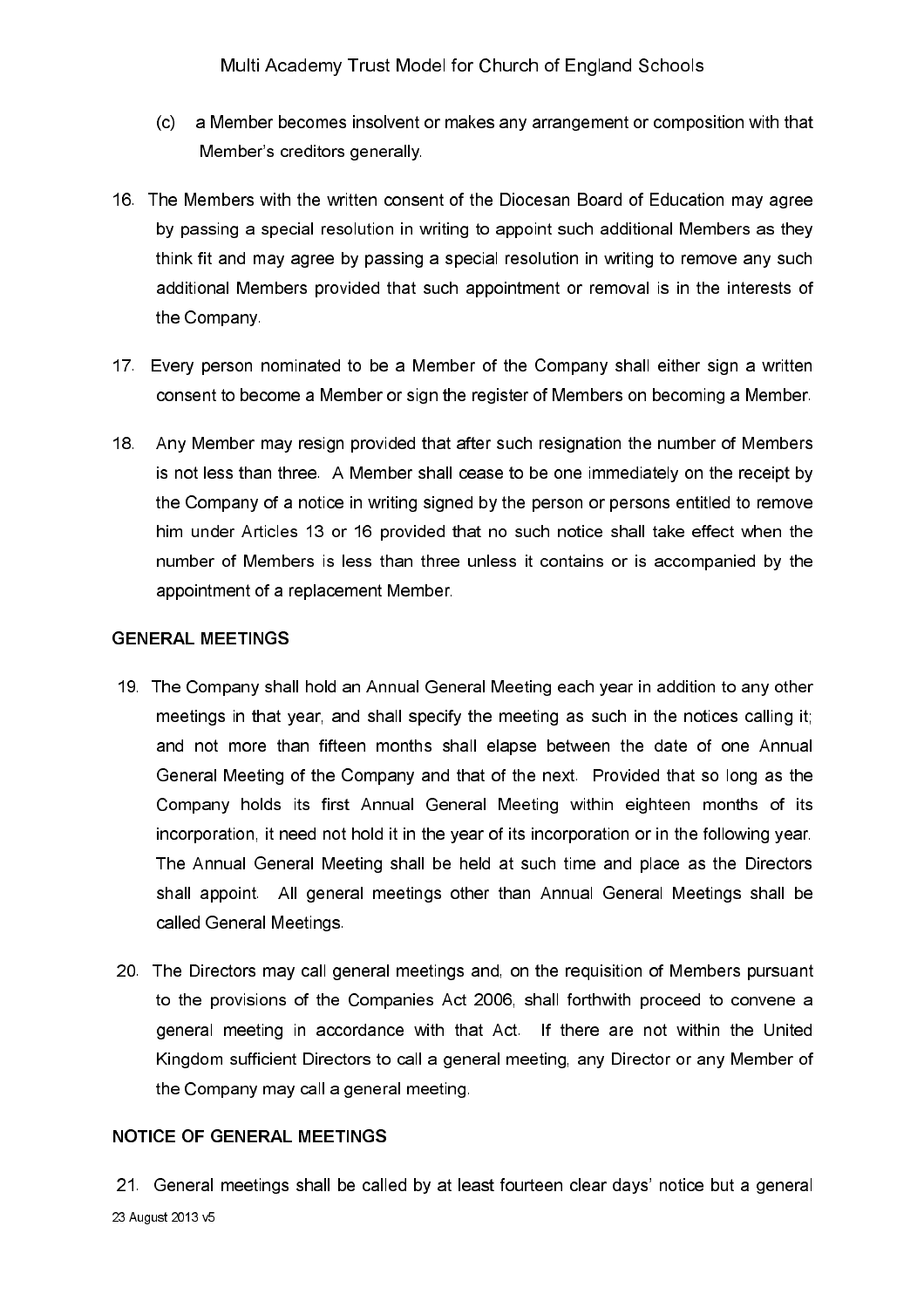meeting may be called by shorter notice if it is so agreed by a majority in number of Members having a right to attend and vote and together representing not less than 90% of the total voting rights at that meeting.

The notice shall specify the time and place of the meeting and the general nature of the business to be transacted and, in the case of an Annual General Meeting, shall specify the meeting as such. The notice shall also state that the Member is entitled to appoint a proxy

The notice shall be given to all the Members, to the Directors and auditors.

22. The accidental omission to give notice of a meeting to, or the non-receipt of notice of a meeting by, any person entitled to receive notice shall not invalidate the proceedings at that meeting

### PROCEEDINGS AT GENERAL MEETINGS

- 23. No business shall be transacted at any meeting unless a quorum is present. A Member counts towards the quorum by being present either in person or by proxy. Two persons entitled to vote upon the business to be transacted, each being a Member or a proxy of a Member or a duly authorised representative of a Member organisation shall constitute a quorum.
- 24. If a quorum is not present within half an hour from the time appointed for the meeting, or if during a meeting a quorum ceases to be present, the meeting shall stand adjourned to the same day in the next week at the same time and place or to such time and place as the Directors may determine.
- 25. If present, the chairman, if any, of the Directors shall preside as chairman of the meeting
- 26. If the chairman of the Directors is not present within fifteen minutes after the time appointed for holding the meeting, the Members present and entitled to vote shall choose one of their number to be chairman.
- 27. A Director shall, notwithstanding that he is not a Member, be entitled to attend and speak at any general meeting.
- 28. The chairman may, with the consent of a majority of the Members at a meeting at which a guorum is present (and shall if so directed by the meeting), adiourn the meeting from time to time and from place to place, but no business shall be transacted at any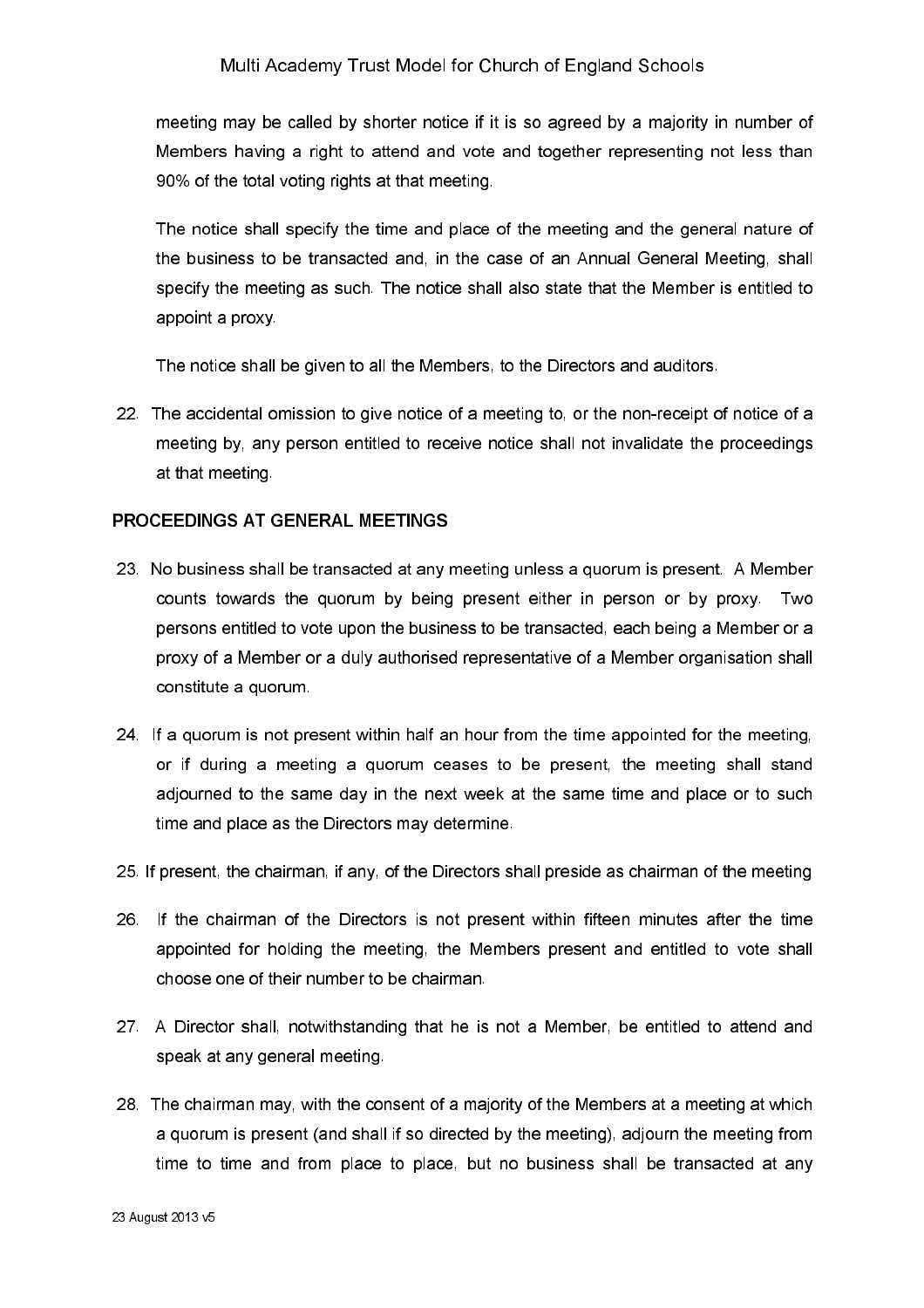adjourned meeting other than the business which might properly have been transacted at the meeting had the adjournment not taken place. When a meeting is adjourned for fourteen days or more, at least seven clear days' notice shall be given specifying the time and place of the adjourned meeting and the general nature of the business to be transacted. Otherwise it shall not be necessary to give any such notice.

- 29. A resolution put to the vote of the meeting shall be decided on a show of hands unless before, or on the declaration of the result of the show of hands, a poll is duly demanded. Subject to the provisions of the Companies Act 2006, a poll may be demanded:
	- $(a)$ by the chairman, or
	- by at least two Members having the right to vote at the meeting; or,  $(b)$
	- $(c)$ by a Member or Members representing not less than one-tenth of the total voting rights of all the Members having the right to vote at the meeting.
- 30. Unless a poll is duly demanded a declaration by the chairman that a resolution has been carried or carried unanimously, or by a particular majority, or lost, or not carried by a particular majority and an entry to that effect in the minutes of the meeting shall be conclusive evidence of the fact without proof of the number or proportion of the votes recorded in favour of or against such resolution.
- 31. The demand for a poll may be withdrawn, before the poll is taken, but only with the consent of the chairman. The withdrawal of a demand for a poll shall not invalidate the result of a show of hands declared before the demand for the poll was made.
- 32. A poll shall be taken as the chairman directs and he may appoint scrutineers (who need not be Members) and fix a time, date and place for declaring the results. The result of the poll shall be deemed to be the resolution of the meeting at which the poll was demanded
- 33. A poll demanded on the election of the chairman or on a question of adjournment shall be taken immediately. A poll demanded on any other question shall be taken either immediately or at such time, date and place as the chairman directs not being more than thirty days after the poll is demanded. The demand for a poll shall not prevent continuance of a meeting for the transaction of any business other than the question on which the poll is demanded. If a poll is demanded before the declaration of the result of a show of hands and the demand is duly withdrawn, the meeting shall continue as if the demand had not been made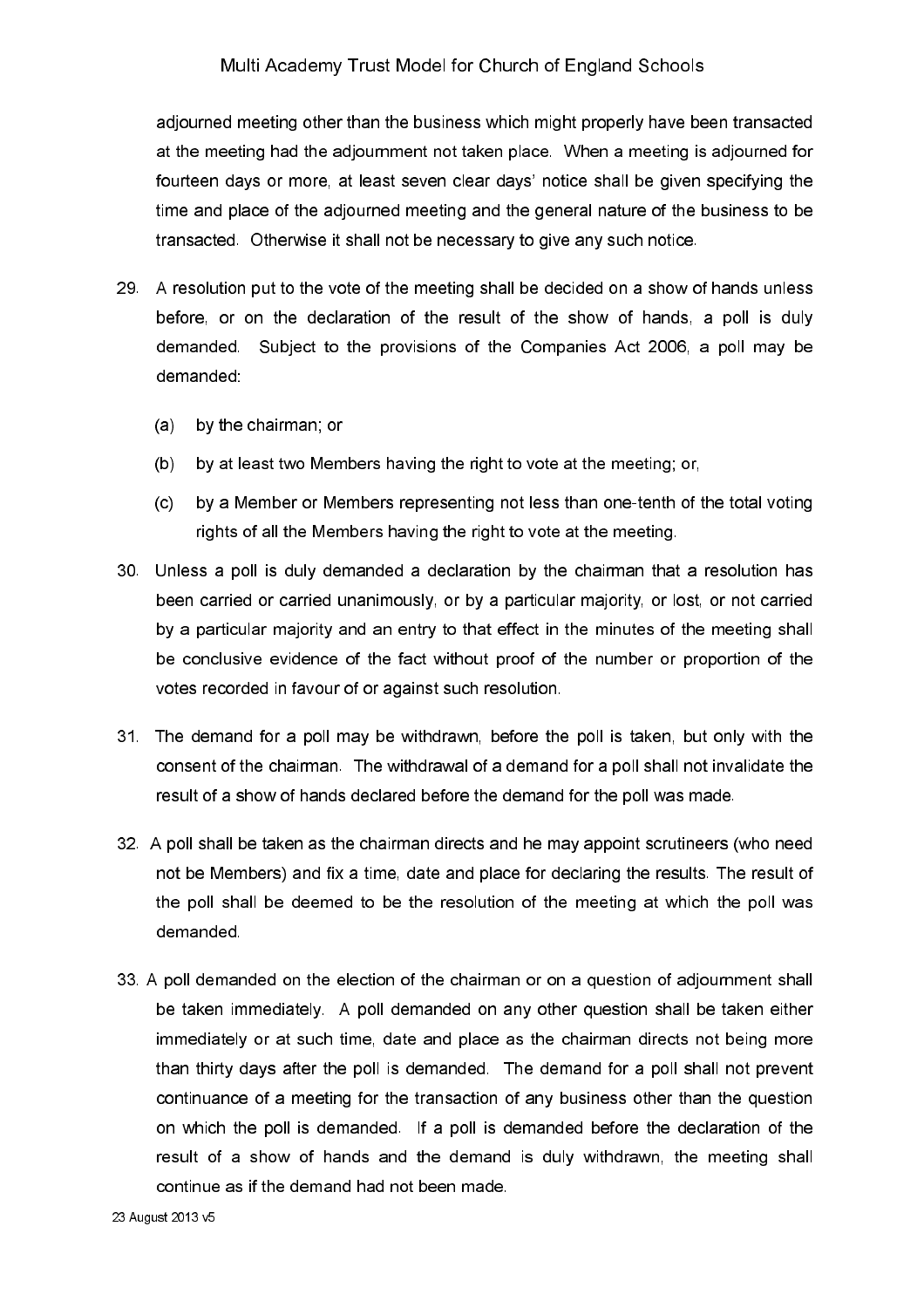- 34. No notice need be given of a poll not taken immediately if the time and place at which it is to be taken are announced at the meeting at which it is demanded. In other cases at least seven clear days' notice shall be given specifying the time and place at which the poll is to be taken.
- 35. A resolution in writing agreed by such number of members as required if it had been proposed at a general meeting shall be as effectual as if it had been passed at a general meeting duly convened and held provided that a copy of the proposed resolution has been sent to every Member. The resolution may consist of several instruments in the like form each agreed by one or more Members.

#### **VOTES OF MEMBERS**

- 36. On the show of hands every Member present in person shall have one vote. On a poll every Member present in person or by proxy shall have one vote.
- 37 Not used
- 38. No Member shall be entitled to vote at any general meeting unless all moneys then payable by him to the Company have been paid.
- 39. No objections shall be raised to the qualification of any person to vote at any general meeting except at the meeting or adjourned meeting at which the vote objected to is tendered, and every vote not disallowed at the meeting shall be valid. Any objection made in due time shall be referred to the chairman whose decision shall be final and conclusive
- 40. An instrument appointing a proxy shall be in writing, signed by or on behalf of the appointer and shall be in the following form (or in a form as near thereto as circumstances allow or in any other form which is usual or which the Directors may approve) -

"I/We, ........, of ........., being a Member/Members of the above named Company, hereby appoint ...... of ......, or in his absence, ........ of ....... as my/our proxy to attend, speak and vote in my/our name[s] and on my/our behalf at the annual general meeting/ general meeting of the Company to be held on .....20 1, and at any adjournment thereof.

```
Signed on ..... 20[ ]"
```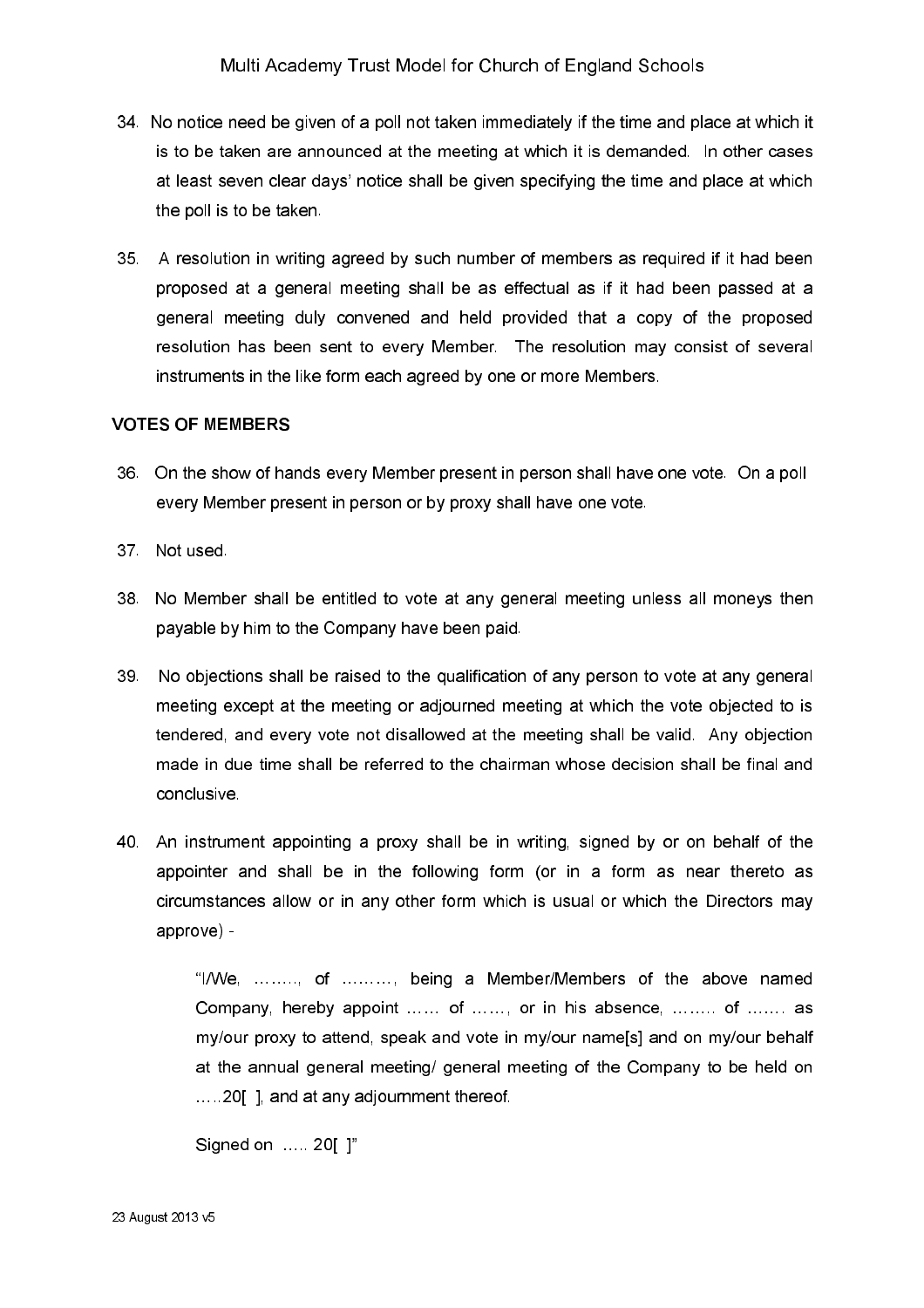41. Where it is desired to afford Members an opportunity of instructing the proxy how he shall act the instrument appointing a proxy shall be in the following form (or in a form as near thereto as circumstances allow or in any other form which is usual or which the Directors may approve) -

> "I/We, ......., of ......., being a Member/Members of the above-named Company, hereby appoint ... of ......, or in his absence, ..... of ....., as my/our proxy to attend, speak and vote in my/our namels] and on my/our behalf at the annual general meeting/ general meeting of the Company, to be held on .... 20[], and at any adjournment thereof.

This form is to be used in respect of the resolutions mentioned below as follows:

Resolution No. 1 \*for \* against

Resolution No. 2 \*for \* against.

\* Strike out whichever is not desired.

Unless otherwise instructed, the proxy may vote as he thinks fit or abstain from voting,

Signed on ... 20[ ]"

- 42. The instrument appointing a proxy and any authority under which it is signed or a copy of such authority certified by a notary or in some other way approved by the Members may:
	- $(a)$ be deposited at the office or at such other place within the United Kingdom as is specified in the notice convening the meeting or in any instrument of proxy sent out by the Company in relation to the meeting not less than 48 hours before the time for holding the meeting or adjourned meeting at which the person named in the instrument proposes to vote, or
	- in the case of a poll taken more than 48 hours after it is demanded, be deposited  $(b)$ as aforesaid after the poll has been demanded and not less than 24 hours before the time appointed for the taking of the poll; or
	- where the poll is not taken forthwith but is taken not more than 48 hours after it  $(c)$ was demanded, be delivered at the meeting at which the poll was demanded to the chairman or to the Clerk or to any Director.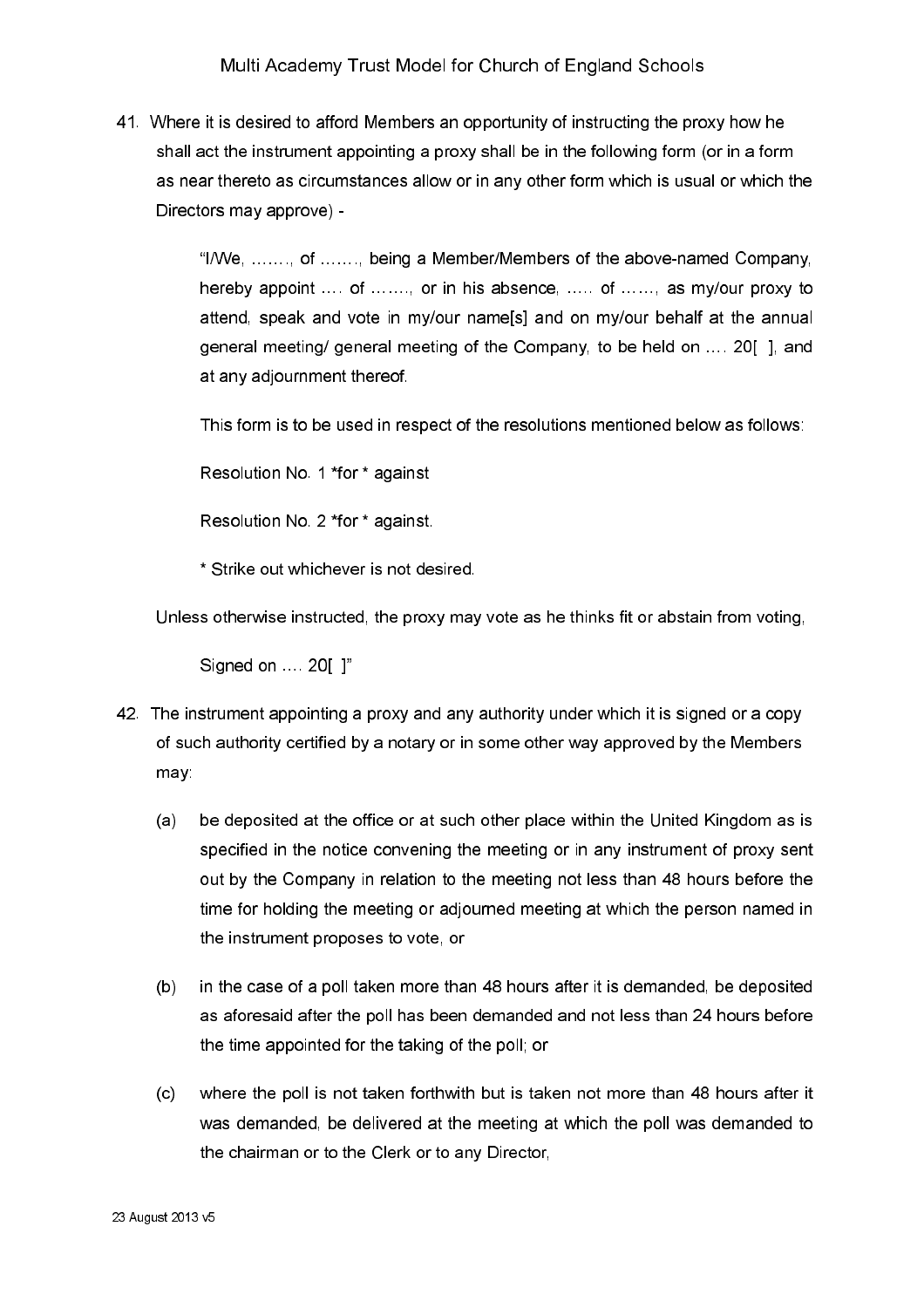and an instrument of proxy which is not deposited or delivered in a manner so permitted shall be invalid.

- 43. A vote given or poll demanded by proxy or by the duly authorised representative of a corporation shall be valid notwithstanding the previous determination of the authority of the person voting or demanding a poll unless notice of the determination was received by the Company at the office or at such other place at which the instrument of proxy was duly deposited before the commencement of the meeting or adjourned meeting at which the vote given or the poll demanded or (or in the case of a poll taken otherwise than on the same day as the meeting or adjourned meeting) the time appointed for taking the poll.
- 44. Any organisation which is a Member of the Company may by resolution of its board of directors or other governing body authorise such person as it thinks fit to act as its representative at any meeting of the Company, and the person so authorised shall be entitled to exercise the same powers on behalf of the organisation which he represents as that organisation could exercise if it were an individual Member of the Company.

#### **DIRECTORS**

- 45 The number of Directors shall be not less than three, but (unless otherwise determined by ordinary resolution) shall not be subject to any maximum.
- 46. Subject to Articles 48-49, the Company shall have the following Directors:
	- No fewer than 5 Directors, appointed under Article 50;  $(a)$
	- $(b)$ Not used; and
	- $(c)$ Parent Directors if appointed under Articles 53-56 in the event that no provision is made for parent representatives on Local Governing Bodies under Article 101A
- 47 The Company may also have any Co-opted Director appointed under Article 58.
- The first Directors shall be those persons named in the statement delivered pursuant 48 to sections 9 and 12 of the Companies Act 2006.
- 49 Future Directors shall be appointed or elected, as the case may be, under these Articles. Where it is not possible for such a Director to be appointed or elected due to the fact that an Academy has not yet been established, then the relevant Article or part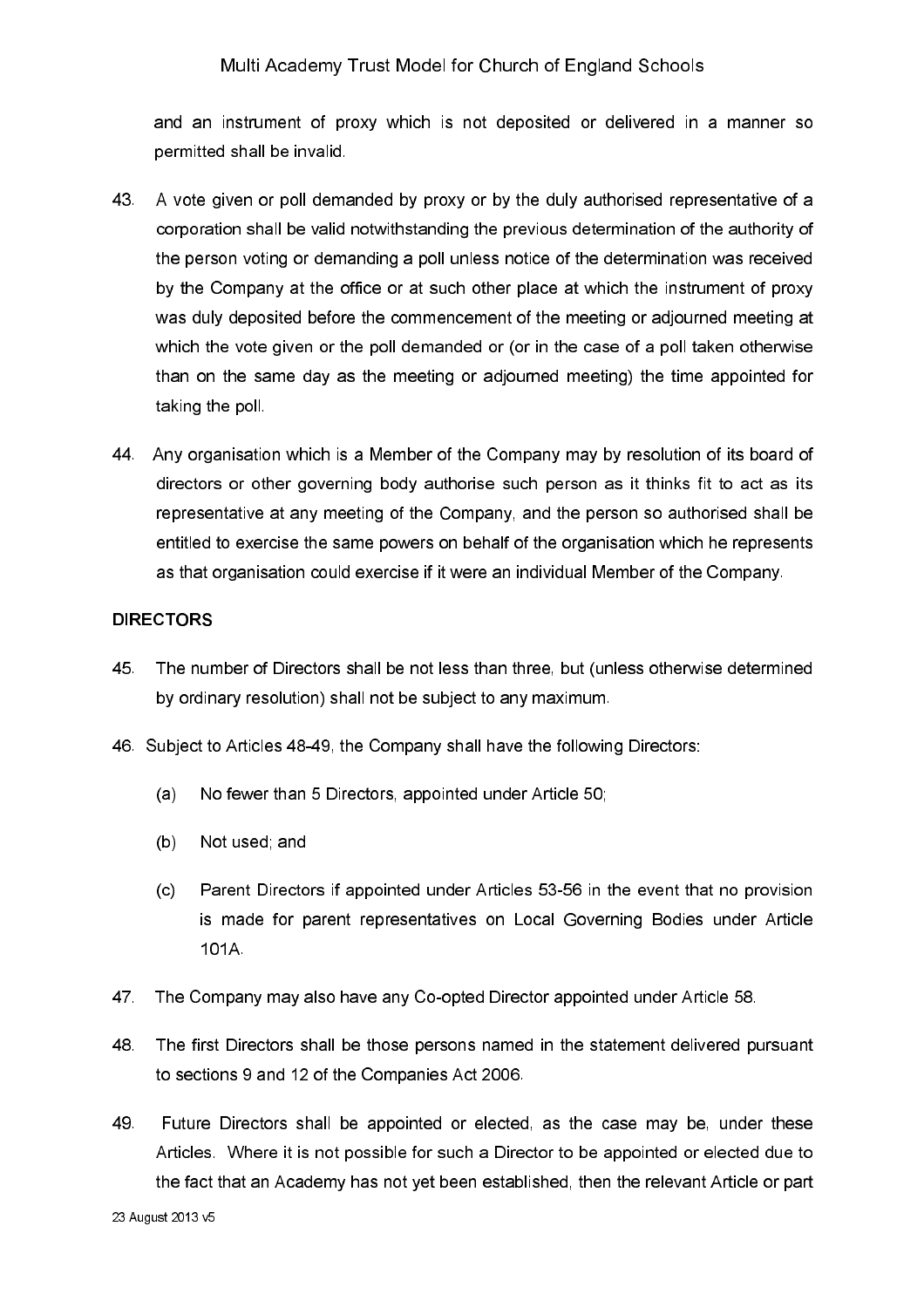thereof shall not apply.

#### **APPOINTMENT OF DIRECTORS**

- 50. The Members shall appoint a minimum of 5 Directors.
- 50A Not used
- 50B Not used
- 51 Not used
- 52 Not used

#### **PARENT DIRECTORS**

- In circumstances where the Directors have not appointed Local Governing Bodies in 53 respect of the Academies as envisaged in Article 101A there shall be a minimum of 2 Parent Directors and otherwise such number as the Members shall decide who shall be appointed or elected in accordance with Articles 54 - 56.
- Parent Directors and parent members of the Local Governing Bodies or Advisory 54. Bodies shall be elected or appointed by the parents of registered pupils at one or more of the Academies and each must be a parent at the time when he is elected or appointed
- 54A. Notwithstanding Article 53, if no parents put themselves forward for election the number of Parent Directors and parent members of the Local Governing Bodies or Advisory Bodies required shall be made up by Parent Directors and parent members appointed by the Directors.
- 55 The Directors shall make all necessary arrangements for, and determine all other matters relating to, an election of the Parent Directors or parent members of Local Governing Bodies or Advisory Bodies, including any question of whether a person is a parent of a registered pupil at one of the Academies. Any election of the Parent Directors or parent members of the Local Governing Bodies or Advisory Bodies which is contested shall be held by secret ballot.
- 56. In appointing a Parent Director or parent member of a Local Governing Body or Advisory Body the Directors shall appoint a person who is the parent of a registered pupil at an Academy; or where it is not reasonably practical to do so, a person who is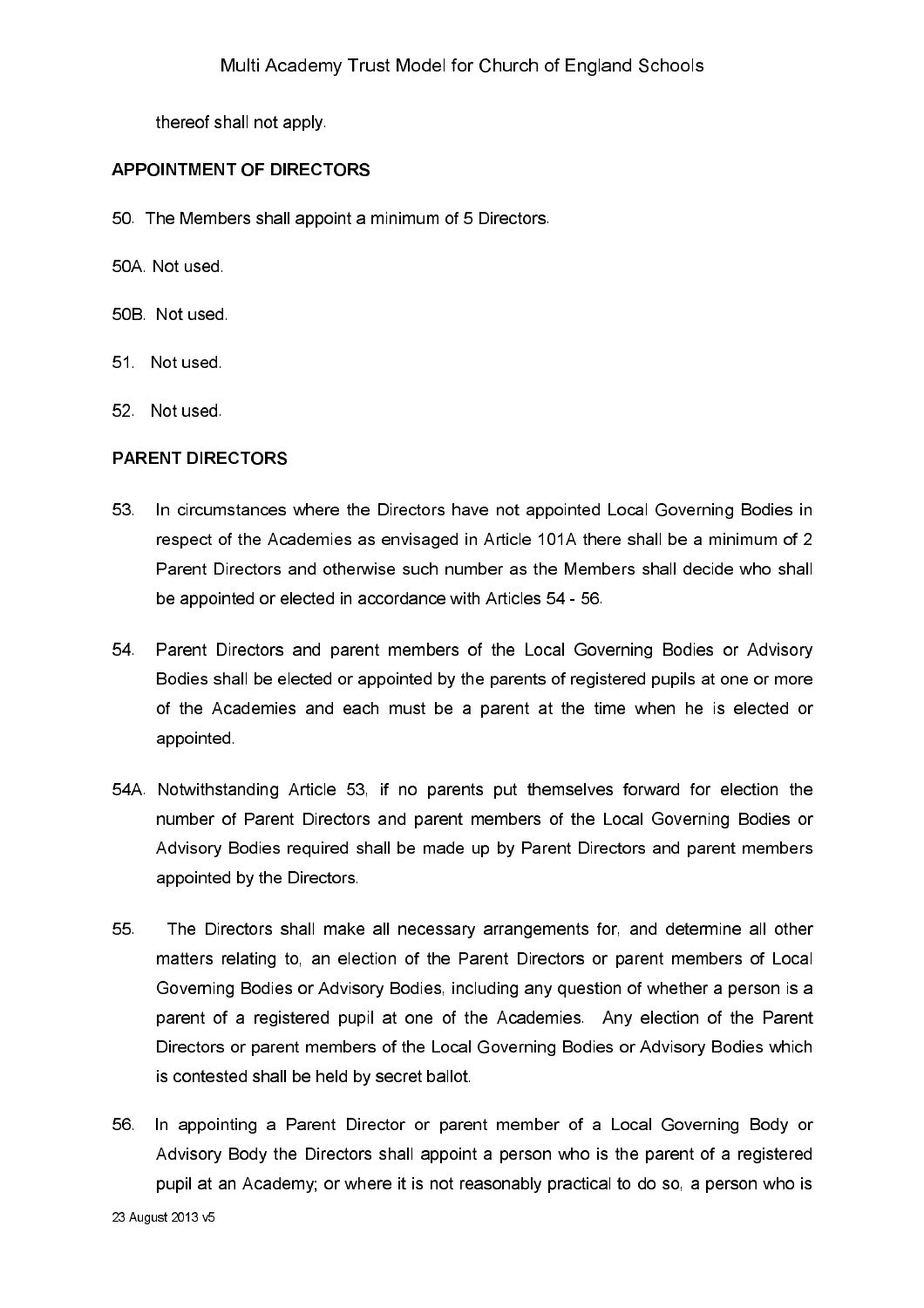the parent of a child of compulsory school age.

### **CHIEF EXECUTIVE OFFICER**

57 The Chief Executive Officer shall be a Director for as long as he remains in office as such

### **CO-OPTED DIRECTORS**

- 58 The Directors appointed under Article 50 with the consent of the Diocesan Board of Education may appoint up to 2 Co-opted Directors for such term (not exceeding four years) and otherwise upon such conditions as they shall think fit. A 'Co-opted Director' means a person who is appointed to be a Director by being Co-opted by Directors who have not themselves been so appointed. The Directors may not co-opt an employee of the Company as a Co-opted Director if thereby the number of Directors who are employees of the Company would exceed one third of the total number of Directors including the Chief Executive Officer.
- $59 63$ Not used

## **TERM OF OFFICE**

64. The term of office for any Director (other than Co-opted Directors under Article 58) shall be four years, save that this time limit shall not apply to the Chief Executive Officer. Subject to remaining eligible to be a particular type of Director, any Director may be reappointed or re-elected.

### **RESIGNATION AND REMOVAL**

- 65. A Director shall cease to hold office if he resigns his office by notice to the Company (but only if at least three Directors will remain in office when the notice of resignation is to take effect)
- 66 A Director shall cease to hold office if he is removed by the person or persons who appointed him. This Article does not apply in respect of a Parent Director.
- 67 Where a Director resigns his office or is removed from office, the Director or, where he is removed from office, those removing him, shall give written notice thereof to the Clerk.

### **DISQUALIFICATION OF DIRECTORS**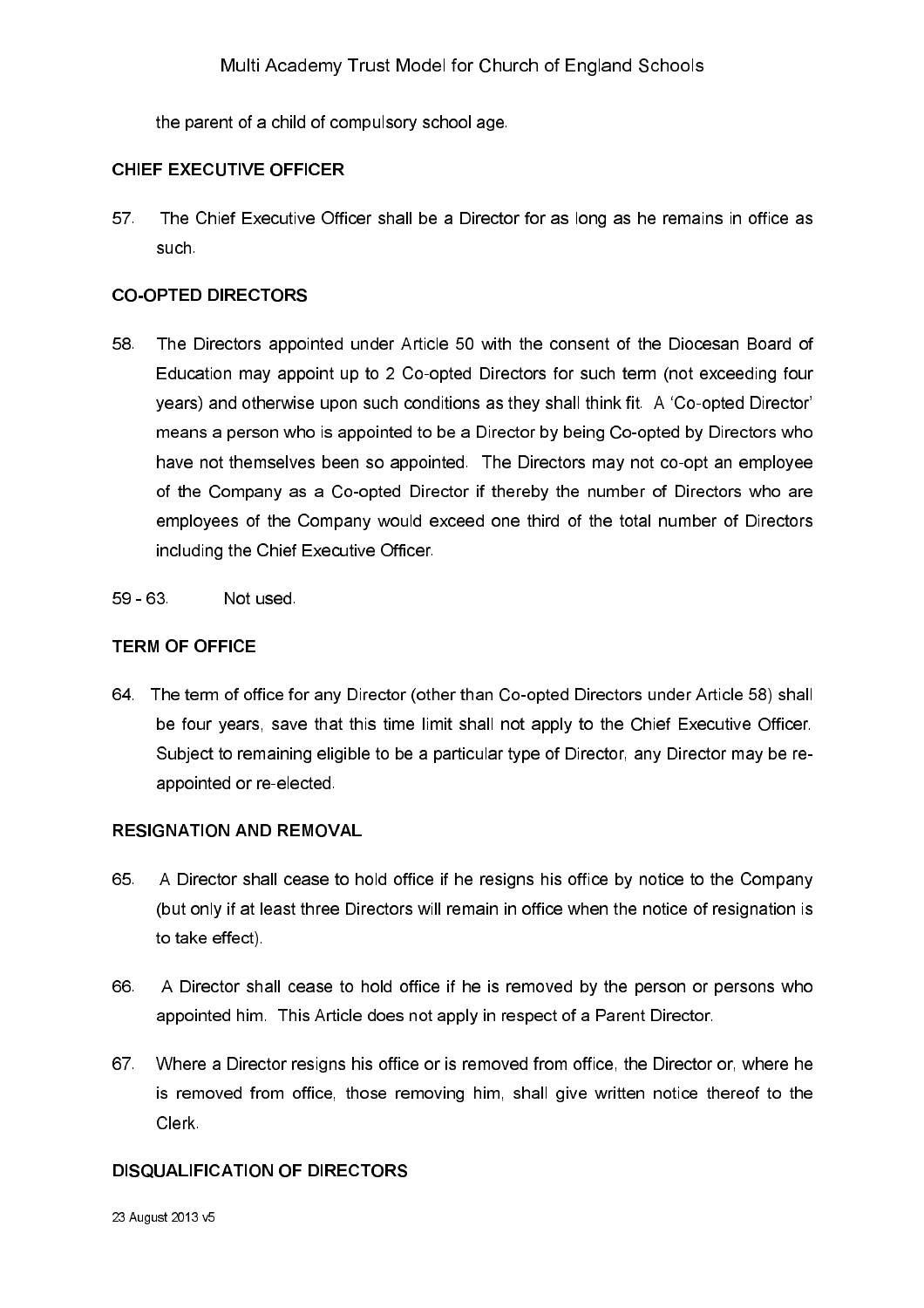- 68. No person shall be qualified to be a Director unless he is aged 18 or over at the date of his election or appointment. No current pupil or current student of any of the Academies shall be a Director
- A Director shall cease to hold office if he becomes incapable by reason of illness or 69 injury of managing or administering his own affairs.
- 70. A Director shall cease to hold office if he is absent without the permission of the Directors from all their meetings held within a period of six months and the Directors resolve that his office be vacated.
- 71. A person shall be disqualified from holding or continuing to hold office as a Director if:
	- his estate has been sequestrated and the sequestration has not been  $(a)$ discharged, annulled or reduced; or
	- he is the subject of a bankruptcy restrictions order or an interim order.  $(b)$
- 72. A person shall be disqualified from holding or continuing to hold office as a Director at any time when he is subject to a disqualification order or a disqualification undertaking under the Company Directors Disqualification Act 1986 or to an order made under section 429(2)(b) of the Insolvency Act 1986 (failure to pay under county court administration order).
- A Director shall cease to hold office if he ceases to be a Director by virtue of any 73. provision in the Companies Act 2006 or is disqualified from acting as a trustee by virtue of section 178 of the Charities Act 2011 (or any statutory re-enactment or modification of that provision).
- A person shall be disqualified from holding or continuing to hold office as a Director if 74 he has been removed from the office of charity trustee or trustee for a charity by an order made by the Charity Commission or the High Court on the grounds of any misconduct or mismanagement in the administration of the charity for which he was responsible or to which he was privy, or which he by his conduct contributed to or facilitated
- 75 Not used
- 76 Not used

77 A person shall be disqualified from holding or continuing to hold office as a Director 23 August 2013 v5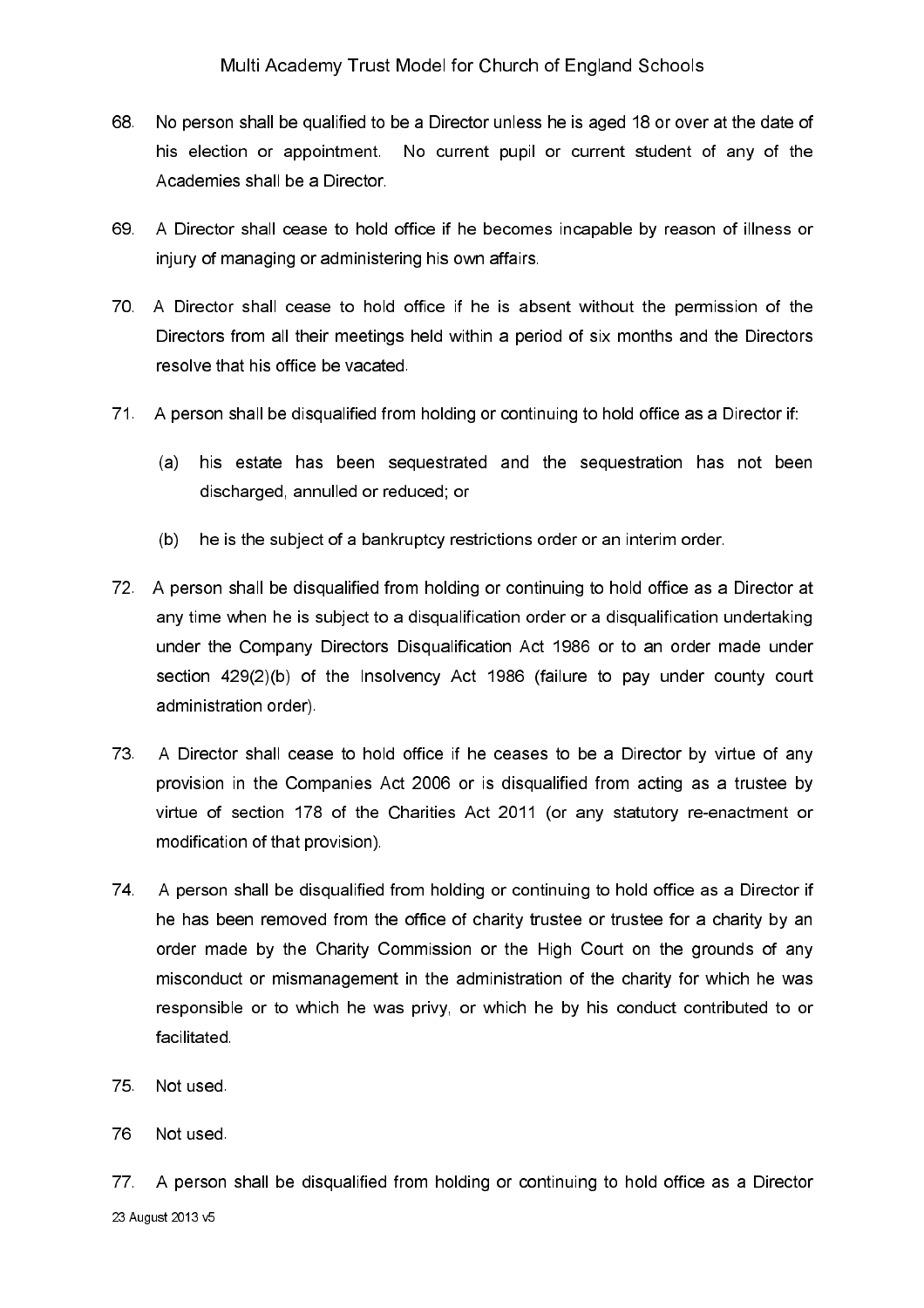where he has, at any time, been convicted of any criminal offence, excluding any that have been spent under the Rehabilitation of Offenders Act 1974 as amended, and excluding any offence for which the maximum sentence is a fine or a lesser sentence except where a person has been convicted of any offence which falls under section 178 of the Charities Act 2011.

- 78. After the first Academy has opened, a person shall be disqualified from holding or continuing to hold office as a Director if he has not provided to the chairman of the Directors a criminal records certificate at an enhanced disclosure level under section 113B of the Police Act 1997. In the event that the certificate discloses any information which would in the opinion of either the chairman [or the Chief Executive Officer] confirm their unsuitability to work with children that person shall be disqualified. If a dispute arises as to whether a person shall be disqualified, a referral shall be made to the Secretary of State to determine the matter. The determination of the Secretary of State shall be final
- 79 Where, by virtue of these Articles a person becomes disqualified from holding, or continuing to hold office as a Director; and he is, or is proposed, to become such a Director, he shall upon becoming so disqualified give written notice of that fact to the Clerk
- 80. Articles 68 to 74. Articles 77 to 79 and Articles 97 to 98 also apply to any member of any committee of the Directors, including a Local Governing Body, who is not a Director.

# **CLERK TO THE DIRECTORS**

 $81.$ The Clerk shall be appointed by the Directors for such term, at such remuneration and upon such conditions as they may think fit; and any Clerk so appointed may be removed by them. The Clerk shall not be a Director, or a Principal. Notwithstanding this Article, the Directors may, where the Clerk fails to attend a meeting of theirs, appoint any one of their number or any other person to act as Clerk for the purposes of that meeting

#### CHAIRMAN AND VICE-CHAIRMAN OF THE DIRECTORS

82. The Directors shall for each school year elect a chairman and a vice-chairman from among their number. A Director who is employed by the Company shall not be eligible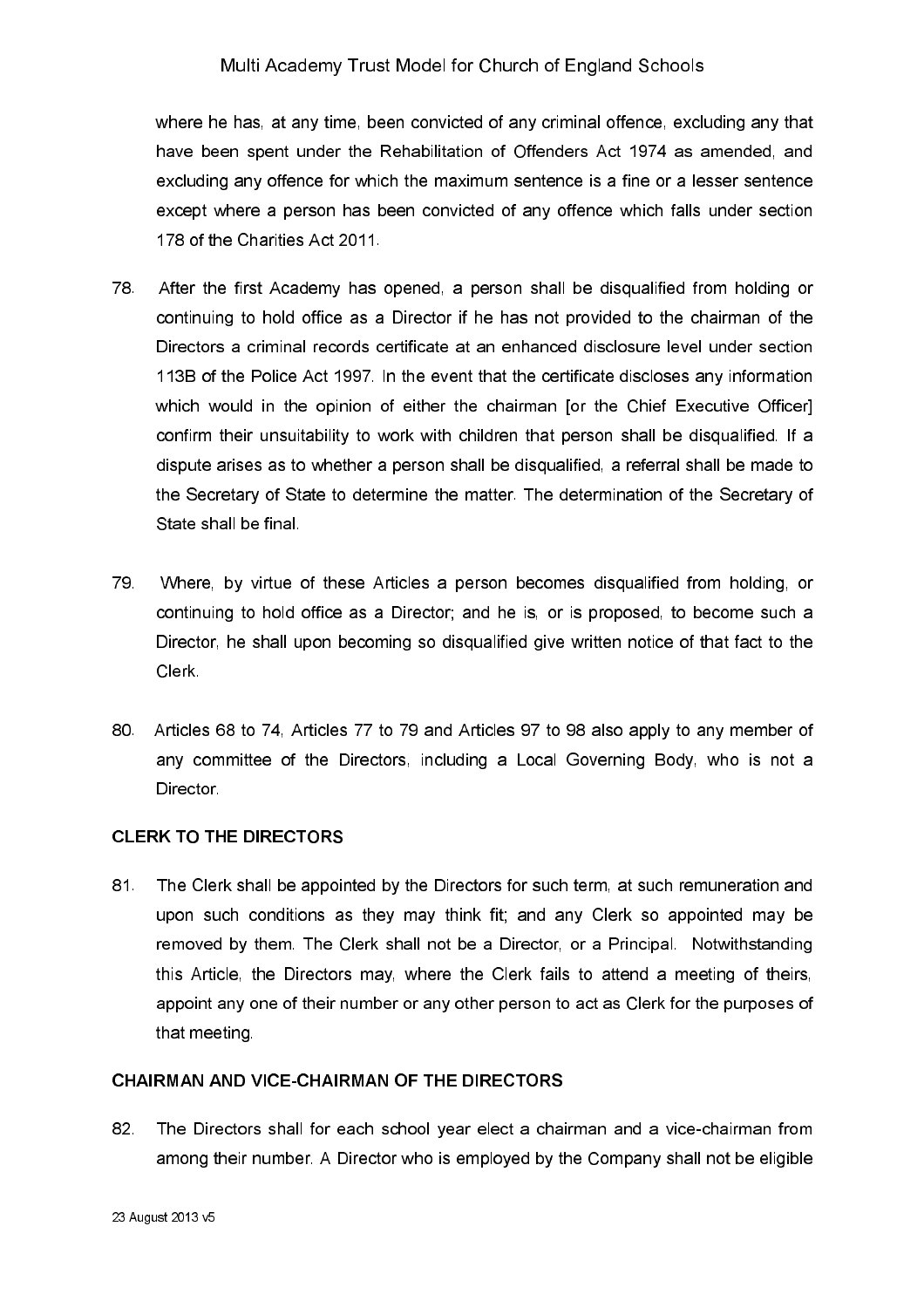for election as chairman or vice-chairman.

- Subject to Article 84, the chairman or vice-chairman shall hold office as such until his 83. successor has been elected in accordance with Article 85.
- 84. The chairman or vice-chairman may at any time resign his office by giving notice in writing to the Clerk. The chairman or vice-chairman shall cease to hold office if:
	- (a) he ceases to be a Director;
	- (b) he is employed by the Company;
	- he is removed from office in accordance with these Articles; or  $(c)$
	- $(d)$ in the case of the vice-chairman, he is elected in accordance with these Articles to fill a vacancy in the office of chairman.
- 85. Where by reason of any of the matters referred to in Article 84, a vacancy arises in the office of chairman or vice-chairman, the Directors shall at their next meeting elect one of their number to fill that vacancy.
- 86 Where the chairman is absent from any meeting or there is at the time a vacancy in the office of the chairman, the vice-chairman shall act as the chair for the purposes of the meeting
- 87 Where in the circumstances referred to in Article 86 the vice-chairman is also absent from the meeting or there is at the time a vacancy in the office of vice-chairman, the Directors shall elect one of their number to act as a chairman for the purposes of that meeting, provided that the Director elected shall not be a person who is employed by the Company.
- 88 The Clerk shall act as chairman during that part of any meeting at which the chairman is elected
- 89. Any election of the chairman or vice-chairman which is contested shall be held by secret ballot
- 90 The Directors may remove the chairman or vice-chairman from office in accordance with these Articles.
- 91 A resolution to remove the chairman or vice-chairman from office which is passed at a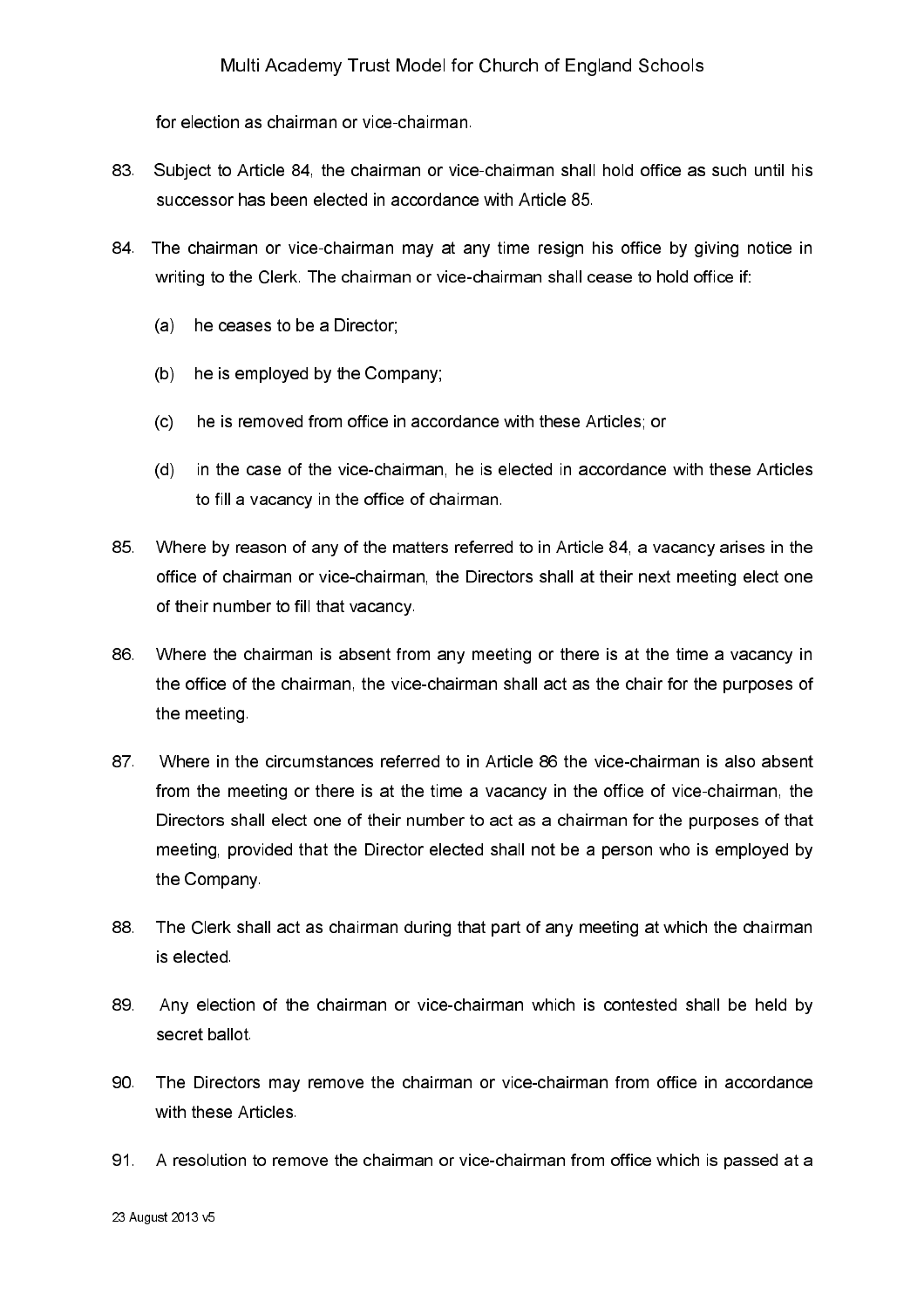meeting of the Directors shall not have effect unless-

- it is confirmed by a resolution passed at a second meeting of the Directors held  $\left($ not less than fourteen davs after the first meeting: and
- $(ii)$ the matter of the chairman's or vice-chairman's removal from office is specified as an item of business on the agenda for each of those meetings.
- 92 Before the Directors resolve at the relevant meeting on whether to confirm the resolution to remove the chairman or vice-chairman from office, the Director or Directors proposing his removal shall at that meeting state their reasons for doing so and the chairman or vice-chairman shall be given an opportunity to make a statement in response.

#### **POWERS OF DIRECTORS**

- 93 Subject to provisions of the Companies Act 2006, the Articles and to any directions given by special resolution, the business of the Company shall be managed by the Directors who may exercise all the powers of the Company. No alteration of the Articles and no such direction shall invalidate any prior act of the Directors which would have been valid if that alteration had not been made or that direction had not been given. The powers given by this Article shall not be limited by any special power given to the Directors by the Articles and a meeting of Directors at which a guorum is present may exercise all the powers exercisable by the Directors.
- 94 In addition to all powers hereby expressly conferred upon them and without detracting from the generality of their powers under the Articles the Directors shall have the following powers, namely:
	- to expend the funds of the Company in such manner as they shall consider most  $(a)$ beneficial for the achievement of the Object and to invest in the name of the Company such part of the funds as they may see fit and to direct the sale or transposition of any such investments and to expend the proceeds of any such sale in furtherance of the Object;
	- (b) to enter into contracts on behalf of the Company.
- 95 In the exercise of their powers and functions, the Directors may consider any advice given by the Chief Executive Officer and any other executive officer.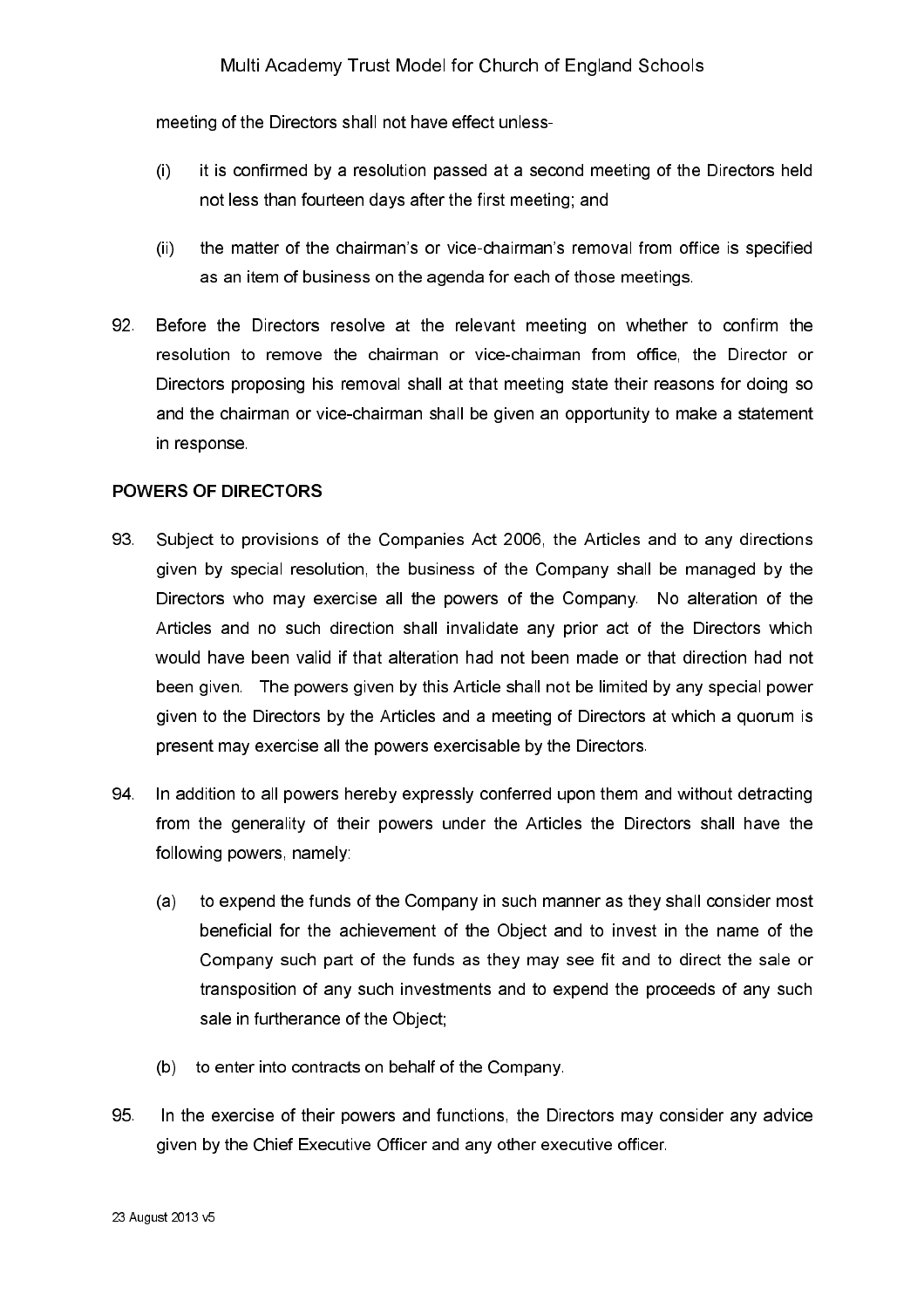96. Any bank account in which any money of the Company is deposited shall be operated by the Directors in the name of the Company. All cheques and orders for the payment of money from such an account shall be signed by at least two signatories authorised by the Directors

#### **CONFLICTS OF INTEREST**

- 97. Any Director who has or can have any direct or indirect duty or personal interest (including but not limited to any Personal Financial Interest) which conflicts or may conflict with his duties as a Director shall disclose that fact to the Directors as soon as he becomes aware of it. A Director must absent himself from any discussions of the Directors in which it is possible that a conflict will arise between his duty to act solely in the interests of the Company and any duty or personal interest (including but not limited to any Personal Financial Interest).
- 98 For the purpose of Article 97, a Director has a Personal Financial Interest in the employment or remuneration of, or the provision of any other benefit to, that Director as permitted by and as defined by Articles 6.5 - 6.9.

#### THE MINUTES

- 99 The minutes of the proceedings of a meeting of the Directors shall be drawn up and entered into a book kept for the purpose by the person acting as Clerk for the purposes of the meeting; and shall be signed (subject to the approval of the Directors) at the same or next subsequent meeting by the person acting as chairman thereof. The minutes shall include a record of:
	- all appointments of officers made by the Directors; and  $(a)$
	- $(b)$ all proceedings at meetings of the Company and of the Directors and of committees of Directors including the names of the Directors present at each such meeting.

#### **COMMITTEES**

- 100. Subject to these Articles, the Directors:
	- may appoint separate committees to be known as Local Governing Bodies for  $(a)$ each Academy; and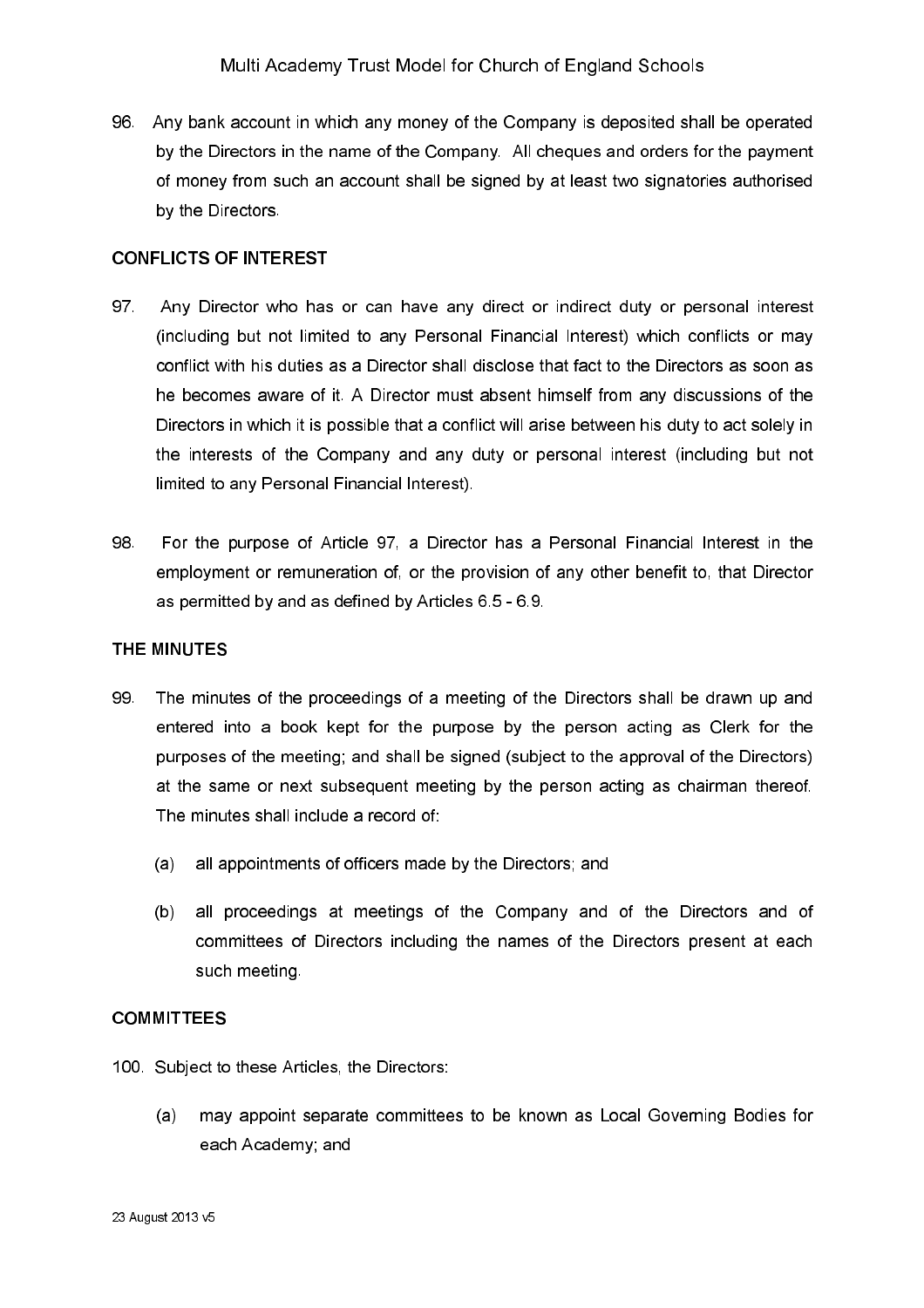- $(b)$ may establish any other committee.
- 101. Subject to these Articles, the constitution, membership and proceedings of any committee shall be determined by the Directors. The establishment, terms of reference, constitution and membership of any committee of the Directors shall be reviewed at least once in every twelve months. The membership of any committee of the Directors may include persons who are not Directors, provided that (with the exception of the Local Governing Bodies) a majority of members of any such committee shall be Directors. Except in the case of a Local Governing Body, no vote on any matter shall be taken at a meeting of a committee of the Directors unless the majority of members of the committee present are Directors.
- 101A. The Directors shall ensure that any Local Governing Body shall include at least 2 elected representatives of the parents of pupils attending the relevant Academy.
- 102. The power of delegation exercised under Article 105 in relation to the establishment of a Local Governing Body for an Academy shall be by way of Scheme of Delegation.
- 103 Not used
- 104. The functions and proceedings of the Local Governing Bodies shall be subject to regulations made by the Directors from time to time.

#### **DELEGATION**

- 105. The Directors may delegate to any Director, committee (including any Local Governing Body), the Chief Executive Officer or any other holder of an executive office, such of their powers or functions as they consider desirable to be exercised by them. Any such delegation shall be made subject to any conditions the Directors may impose, and may be revoked or altered.
- 106. Where any power or function of the Directors has been exercised by any committee (including any Local Governing Body), any Director, the Chief Executive Officer or any other holder of an executive office, that person or committee shall report to the Directors in respect of any action taken or decision made with respect to the exercise of that power or function at the meeting of the Directors immediately following the taking of the action or the making of the decision.

#### CHIEF EXECUTIVE OFFICER, PRINCIPALS AND STAFF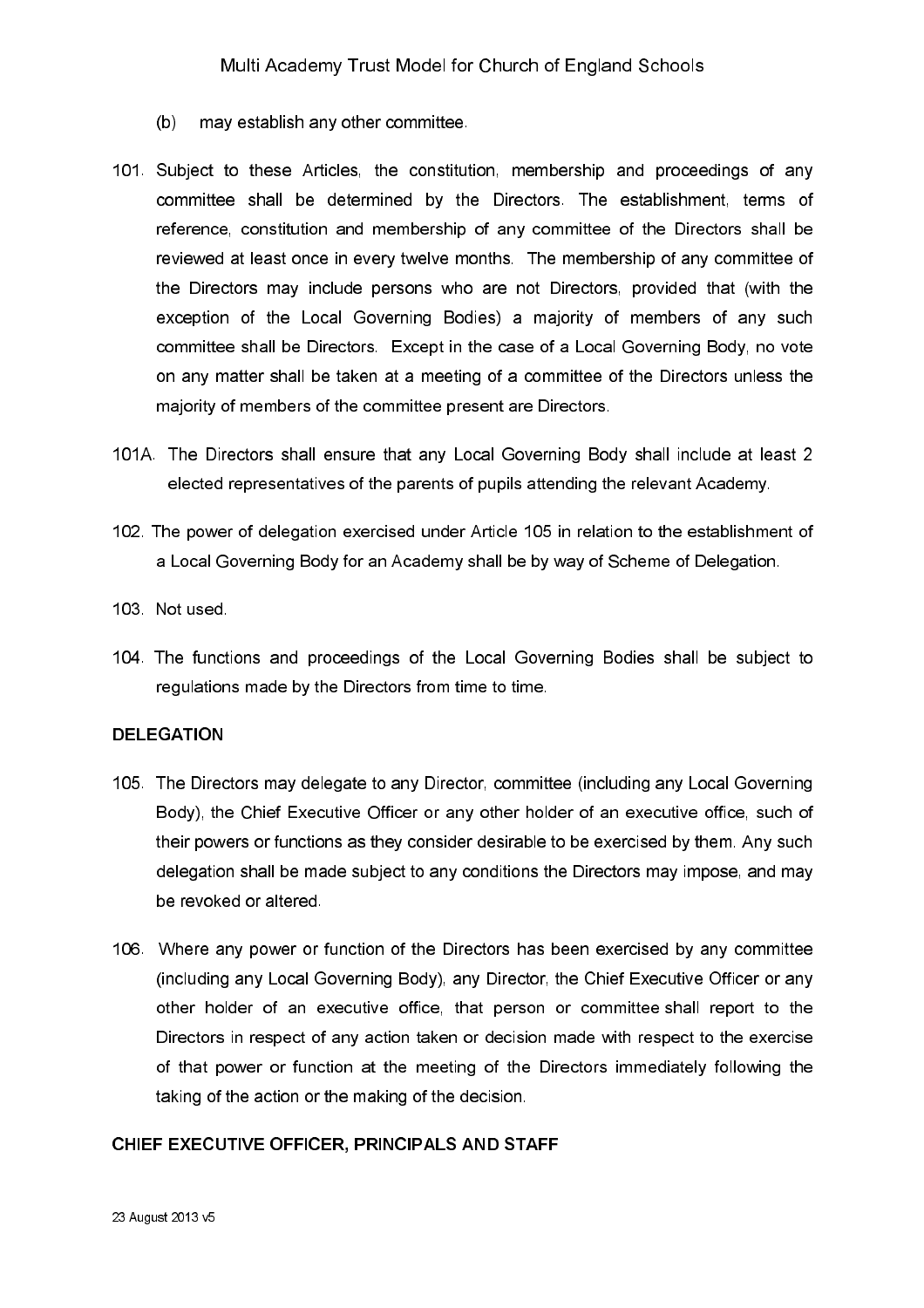- 107. The Directors, (after consultation with the Diocesan Board of Education and having made use of any relevant powers under section 124A of the School Standards and Framework Act 1998 or under the relevant supplemental funding agreement in respect of each Academy) shall appoint the Chief Executive Officer and the Principals of the Academies. The Directors may delegate such powers and functions as they consider are required by the Chief Executive Officer and Principals for the internal organisation. management and control of the Academies (including the implementation of all policies approved by the Directors and for the direction of the teaching and curriculum at the Academies)
- 107A. In appointing staff the Directors will have regard where relevant to their powers under section 124A of the School Standards and Framework Act 1998 or to the powers provided to them under the relevant supplemental funding agreement in respect of each Academy and to their power where relevant to declare a Genuine Occupational Requirement for non-teaching appointments where they believe this to be justified.

#### MEETINGS OF THE DIRECTORS

- 108. Subject to these Articles, the Directors may regulate their proceedings as they think fit.
- 109. The Directors shall hold at least three meetings in every school year. Meetings of the Directors shall be convened by the Clerk. In exercising his functions under this Article the Clerk shall comply with any direction:
	- given by the Directors; or  $(a)$
	- $(b)$ given by the chairman of the Directors or, in his absence or where there is a vacancy in the office of chairman, the vice-chairman of the Directors, so far as such direction is not inconsistent with any direction given as mentioned in (a).
- 109A. A meeting of the Directors may be held either in person or by suitable electronic means agreed by the Directors in which all participants may communicate simultaneously with all the other participants but at least one meeting in each year must be held in person.
- 110. Any three Directors may, by notice in writing given to the Clerk, requisition a meeting of the Directors; and it shall be the duty of the Clerk to convene such a meeting as soon as is reasonably practicable.
- 111. Each Director shall be given at least seven clear days before the date of a meeting: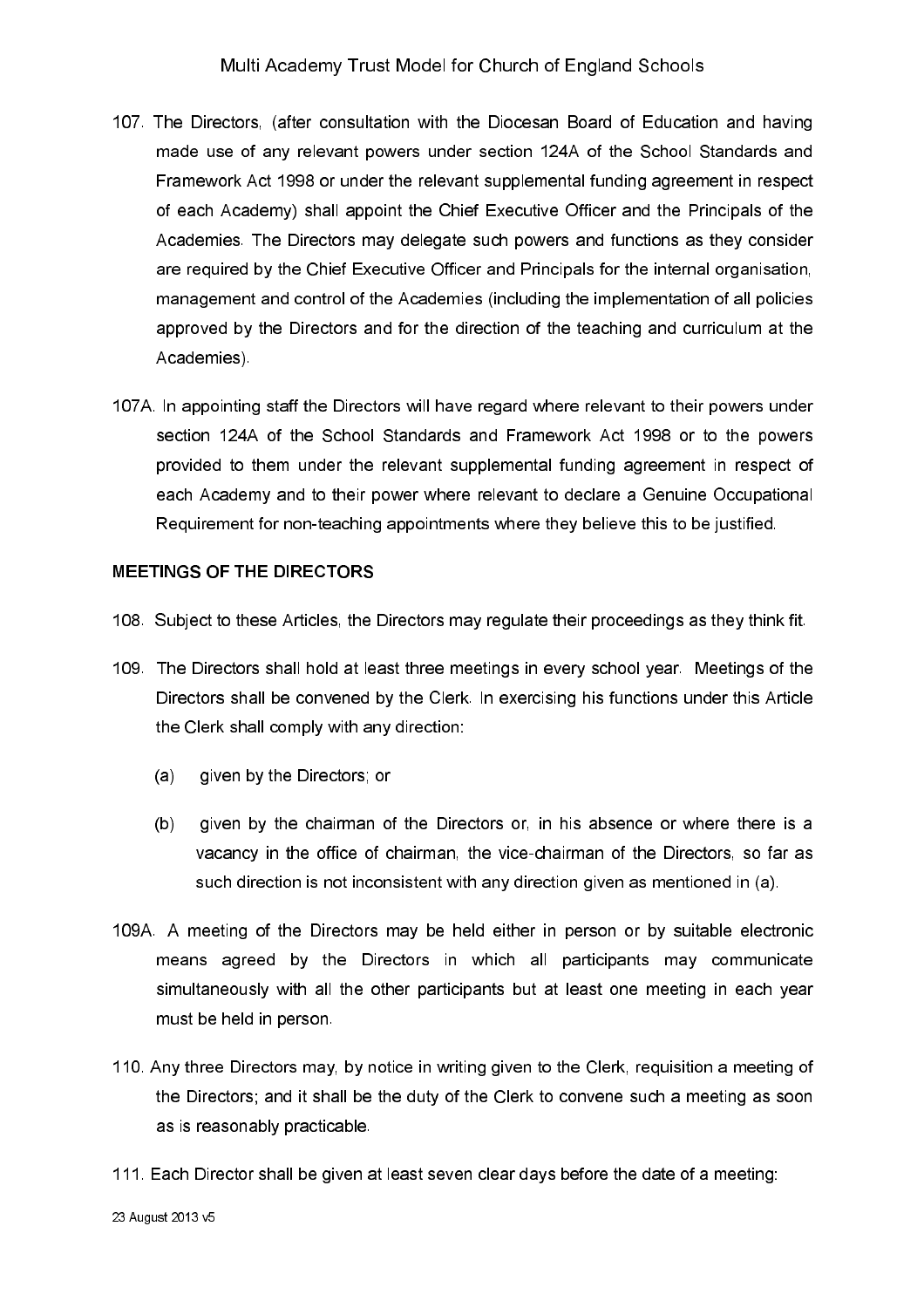- $(i)$ notice in writing thereof, signed by the Clerk, and sent to each Director at the address provided by each Director from time to time; and
- $(ii)$ a copy of the agenda for the meeting.

provided that where the chairman or, in his absence or where there is a vacancy in the office of chairman, the vice-chairman, so determines on the ground that there are matters demanding urgent consideration, it shall be sufficient if the written notice of a meeting, and the copy of the agenda thereof are given within such shorter period as he directs

- 112. The convening of a meeting and the proceedings conducted thereat shall not be invalidated by reason of any individual not having received written notice of the meeting or a copy of the agenda thereof.
- 113. A resolution to rescind or vary a resolution carried at a previous meeting of the Directors shall not be proposed at a meeting of the Directors unless the consideration of the rescission or variation of the previous resolution is a specific item of business on the agenda for that meeting.
- 114. A meeting of the Directors shall be terminated forthwith if:
	- the Directors so resolve; or  $(a)$
	- $(b)$ the number of Directors present ceases to constitute a quorum for a meeting of the Directors in accordance with Article 117, subject to Article 119.
- 115. Where in accordance with Article 114 a meeting is not held or is terminated before all the matters specified as items of business on the agenda for the meeting have been disposed of, a further meeting shall be convened by the Clerk as soon as is reasonably practicable, but in any event within seven days of the date on which the meeting was originally to be held or was so terminated.
- 116. Where the Directors resolve in accordance with Article 114 to adjourn a meeting before all the items of business on the agenda have been disposed of, the Directors shall before doing so determine the time and date at which a further meeting is to be held for the purposes of completing the consideration of those items, and they shall direct the Clerk to convene a meeting accordingly.
- 117. Subject to Article 119 the quorum for a meeting of the Directors, and any vote on any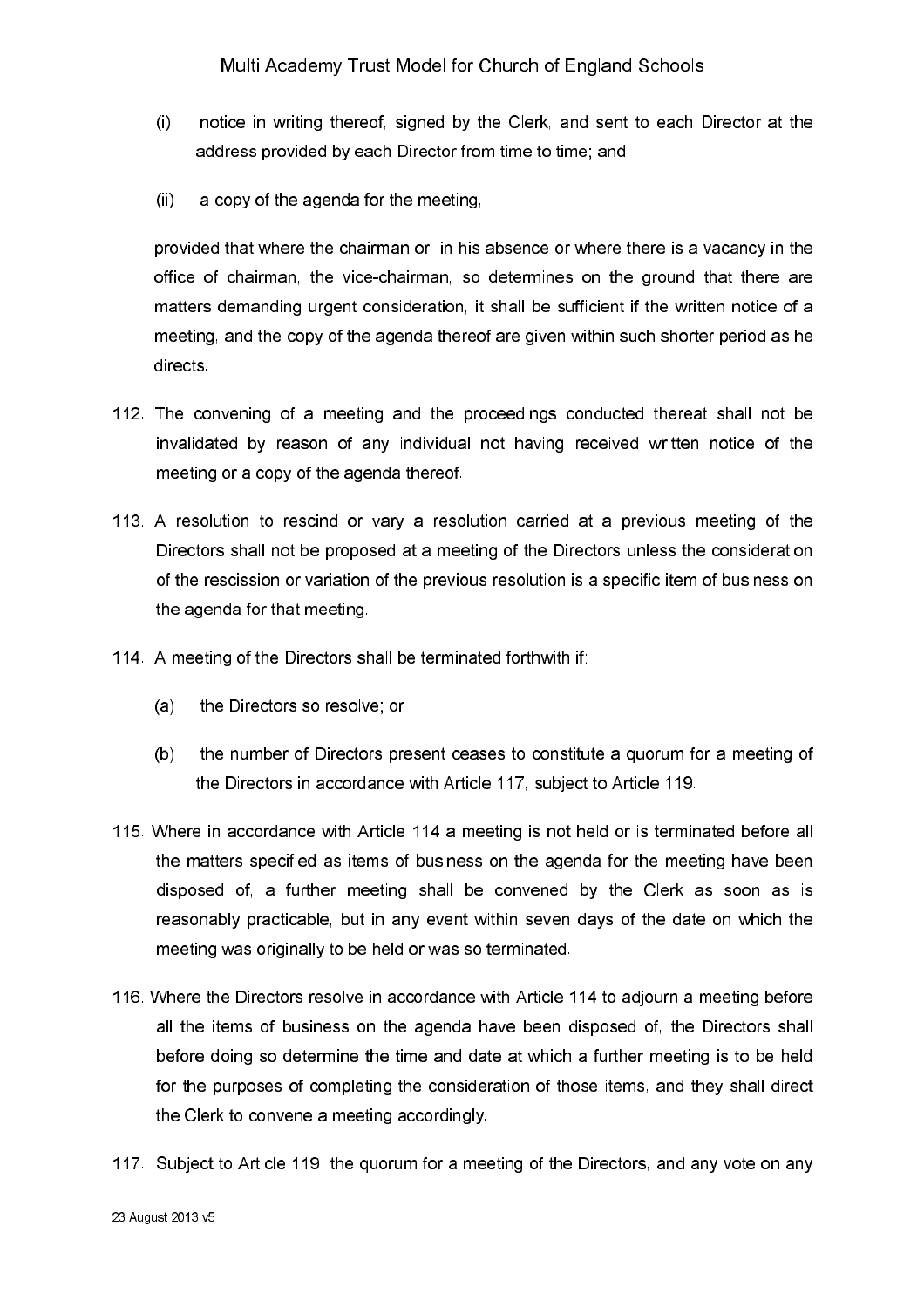matter thereat, shall be any three Directors, or, where greater, any one third (rounded up to a whole number) of the total number of Directors holding office at the date of the meeting

- 118. The Directors may act notwithstanding any vacancies in their number, but, if the numbers of Directors is less than the number fixed as the quorum, the continuing Directors may act only for the purpose of filling vacancies or of calling a general meeting.
- 119. The quorum for the purposes of:
	- appointing a parent Director under Articles 56;  $\left($ i
	- any vote on the removal of a Director in accordance with Article 66; and  $(ii)$
	- any vote on the removal of the chairman of the Directors in accordance with  $(iii)$ Article 90

shall be any two-thirds (rounded up to a whole number) of the persons who are at the time Directors entitled to vote on those respective matters.

- 120. Subject to these Articles, every question to be decided at a meeting of the Directors shall be determined by a majority of the votes of the Directors present and voting on the question. Every Director shall have one vote.
- 121. Subject to Articles 117 119, where there is an equal division of votes, the chairman of the meeting shall have a casting vote in addition to any other vote he may have.
- 122. The proceedings of the Directors shall not be invalidated by
	- any vacancy among their number; or  $(a)$
	- $(b)$ any defect in the election, appointment or nomination of any Director.
- 123. A resolution in writing, signed by all the Directors entitled to receive notice of a meeting of Directors or of a committee of Directors, shall be valid and effective as if it had been passed at a meeting of Directors or (as the case may be) a committee of Directors duly convened and held. Such a resolution may consist of several documents in the same form, each signed by one or more of the Directors.
- 124. Subject to Article 125, the Directors shall ensure that a copy of: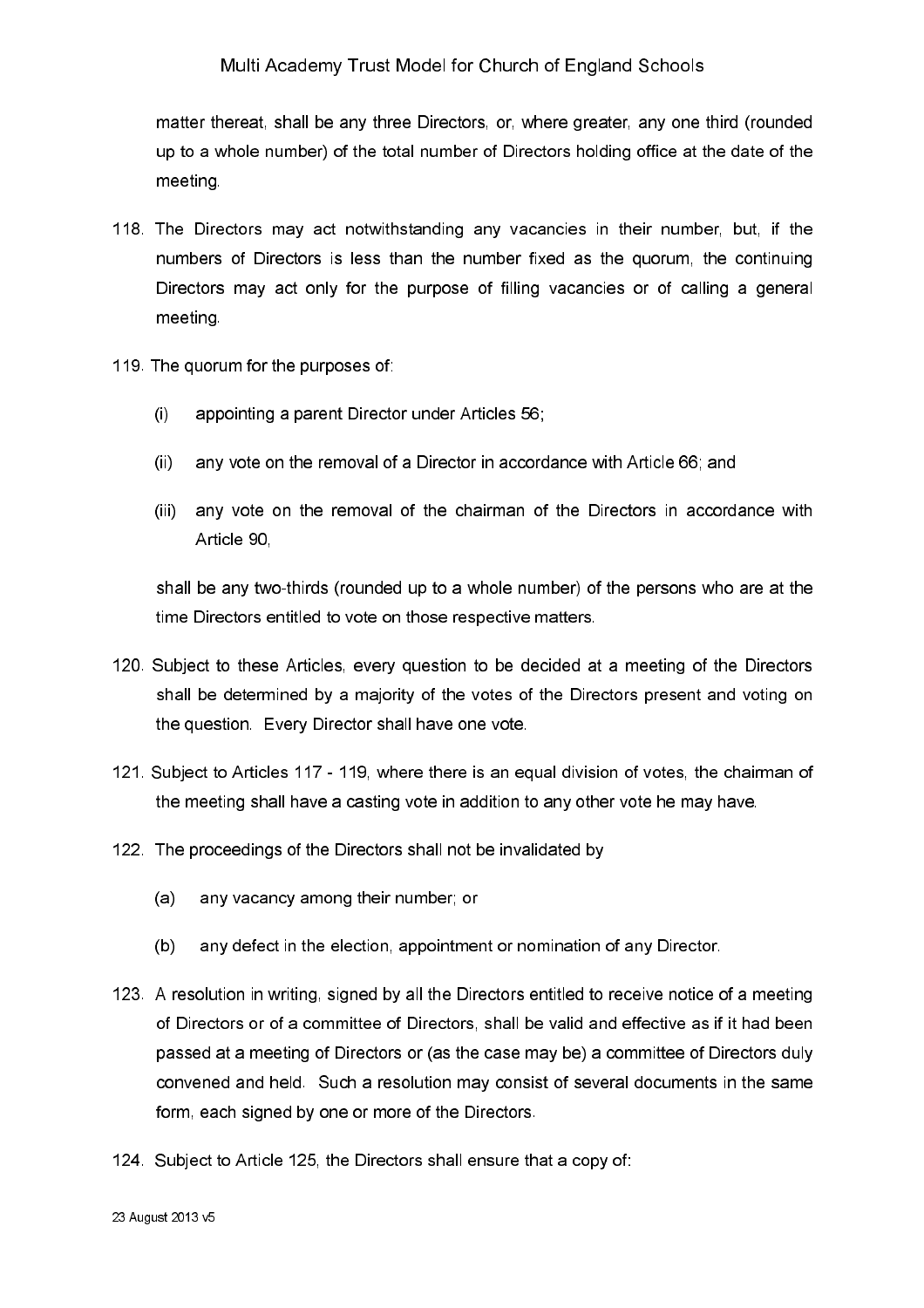- $(a)$ the agenda for every meeting of the Directors;
- $(b)$ the draft minutes of every such meeting, if they have been approved by the person acting as chairman of that meeting:
- the signed minutes of every such meeting; and  $(c)$
- $(d)$ any report, document or other paper considered at any such meeting,

are, as soon as is reasonably practicable, made available at every Academy to persons wishing to inspect them.

- 125. There may be excluded from any item required to be made available in pursuance of Article 124, any material relating to:
	- $(a)$ a named teacher or other person employed, or proposed to be employed, at any Academy;
	- $(b)$ a named pupil at, or candidate for admission to, any Academy; and
	- any matter which, by reason of its nature, the Directors are satisfied should  $(c)$ remain confidential.
- 126. Any Director shall be able to participate in meetings of the Directors by telephone or video conference provided that:
	- $(a)$ he has given notice of his intention to do so detailing the telephone number on which he can be reached and/or appropriate details of the video conference suite from which he shall be taking part at the time of the meeting at least 48 hours before the meeting; and,
	- the Directors have access to the appropriate equipment if after all reasonable  $(b)$ efforts it does not prove possible for the person to participate by telephone or video conference the meeting may still proceed with its business provided it is otherwise quorate

### PATRONS AND HONORARY OFFICERS

127. The Directors may from time to time appoint any person whether or not a Member of the Company to be a patron of the Company or to hold any honorary office and may determine for what period he is to hold such office.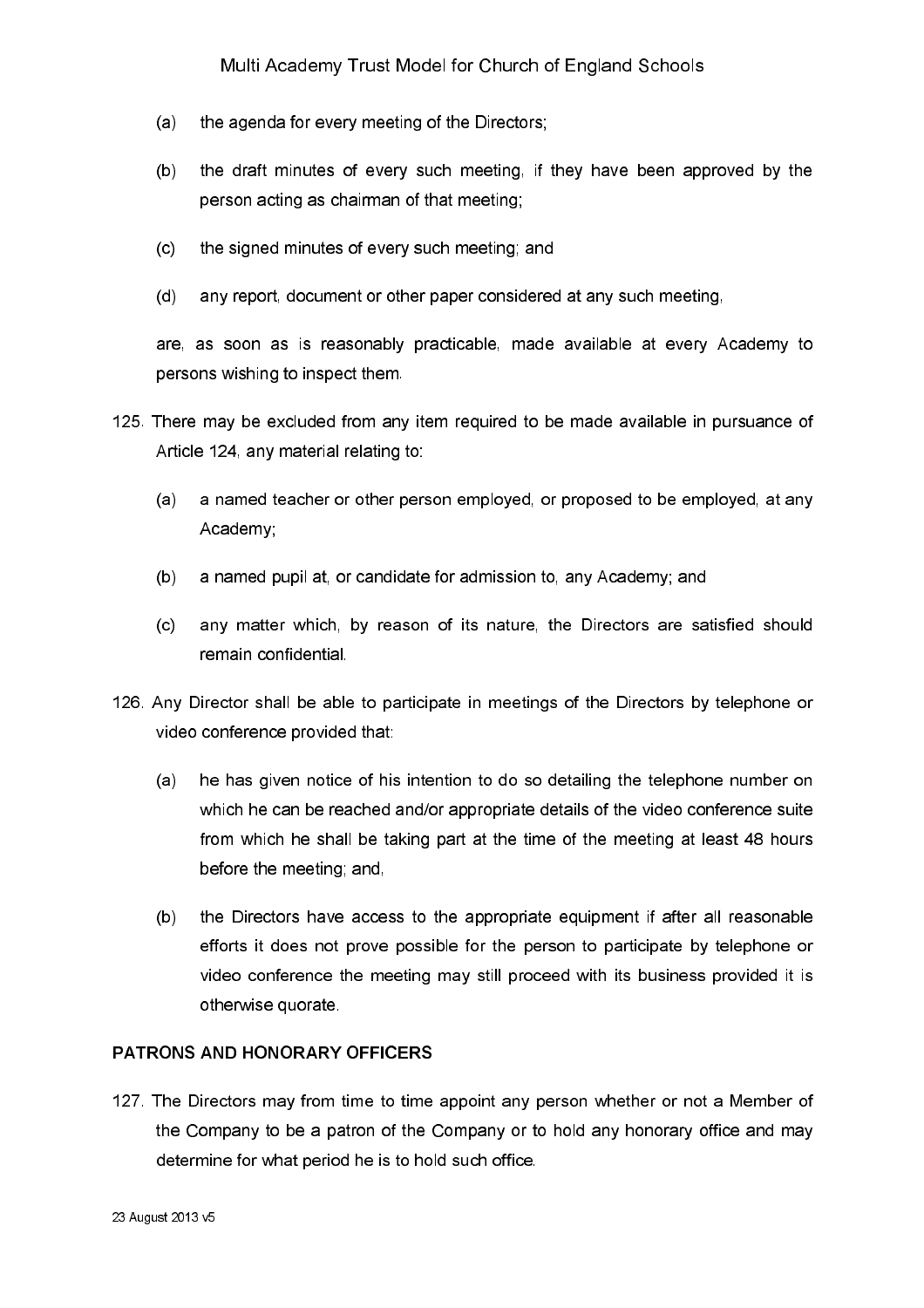#### **THE SEAL**

128. The seal, if any, shall only be used by the authority of the Directors or of a committee of Directors authorised by the Directors. The Directors may determine who shall sign any instrument to which the seal is affixed and unless otherwise so determined it shall be signed by a Director and by the Clerk or by a second Director.

#### **ACCOUNTS**

129. Accounts shall be prepared in accordance with the relevant Statement of Recommended Practice as if the Company was a non-exempt charity and Parts 15 and 16 of the Companies Act 2006 and shall file these with the Secretary of State and the Principal Regulator by 31 December for each Academy Financial Year.

#### **ANNUAL REPORT**

130. The Directors shall prepare its Annual Report in accordance with the Statement of Recommended Practice as if the Company was a non-exempt charity and shall file these with the Secretary of State and the Principal Regulator by 31 December each Academy Financial Year.

#### **ANNUAL RETURN**

131. The Directors shall comply with their obligations under Part 24 of the Companies Act 2006 (or any statutory re-enactment or modification of that Act) with regard to the preparation of an annual return to the Registrar of Companies and in accordance with the Statement of Recommended Practice as if the Company was a non-exempt charity and to the Secretary of State and the Principal Regulator by 31 December each Academy Financial Year

#### **NOTICES**

- 132. Any notice to be given to or by any person pursuant to these Articles (other than a notice calling a meeting of the directors) shall be in writing or shall be given using electronic communications to an address for the time being notified for that purpose to the person giving the notice. In these Articles, "address" in relation to electronic communications, includes a number or address used for the purposes of such communications.
- 133. A notice may be given by the Company to a Member either personally or by sending it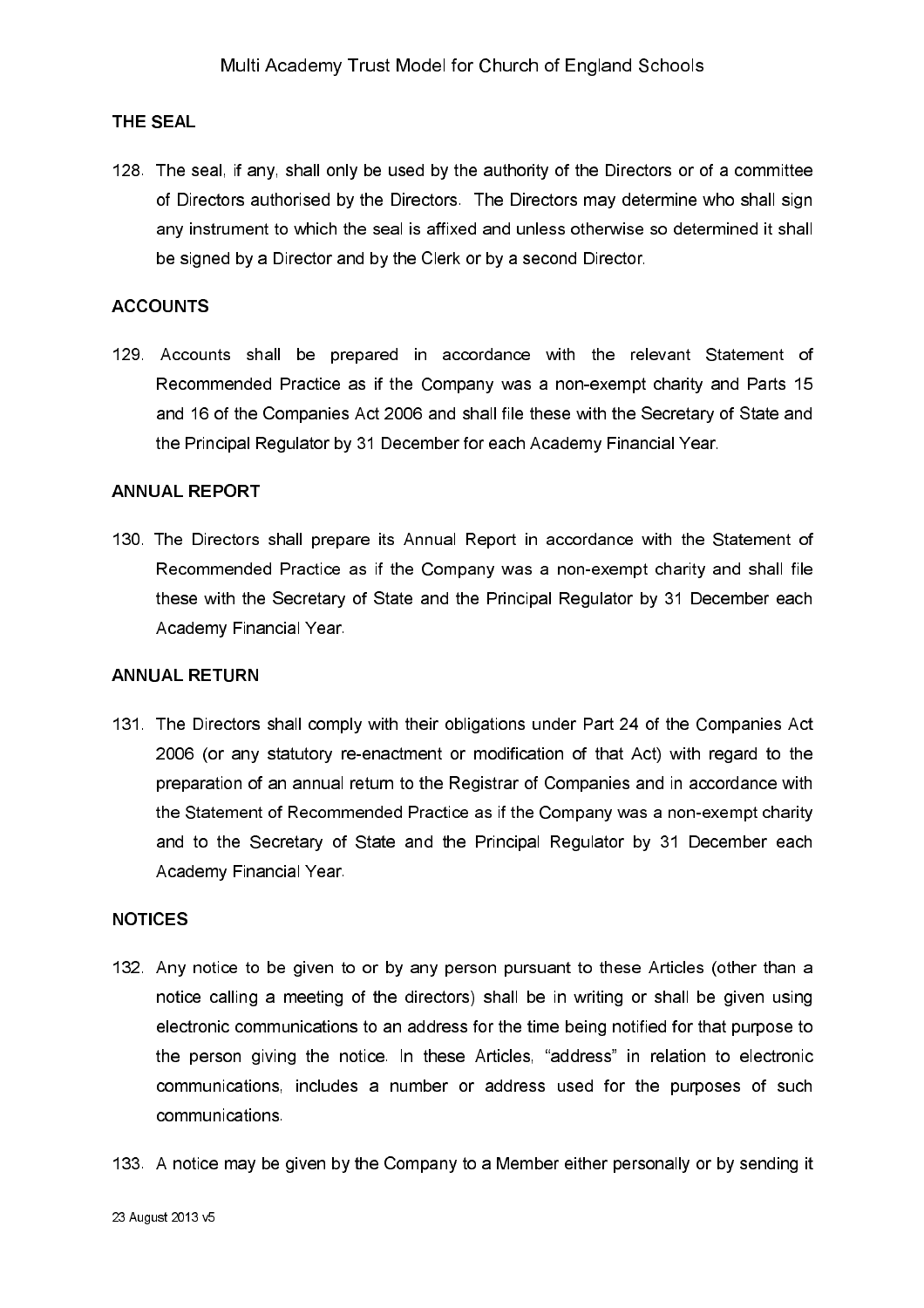by post in a prepaid envelope addressed to the Member at his registered address or by leaving it at that address or by giving it using electronic communications to an address for the time being notified to the Company by the Member. A Member whose registered address is not within the United Kingdom and who gives to the Company an address within the United Kingdom at which notices may be given to him, or an address to which notices may be sent using electronic communications, shall be entitled to have notices given to him at that address, but otherwise no such Member shall be entitled to receive any notice from the Company.

- 134. A Member present, either in person or by proxy, at any meeting of the Company shall be deemed to have received notice of the meeting and, where necessary, of the purposes for which it was called.
- 135. Proof that an envelope containing a notice was properly addressed, prepaid and posted shall be conclusive evidence that the notice was given. Proof that a notice contained in an electronic communication was sent in accordance with quidance issued by the Institute of Chartered Secretaries and Administrators shall be conclusive evidence that the notice was given. A notice shall be deemed to be given at the expiration of 48 hours after the envelope containing it was posted or, in the case of a notice contained in an electronic communication, at the expiration of 48 hours after the time it was sent

#### **INDEMNITY**

136. Subject to the provisions of the Companies Act 2006 and Article 6.3 every Director or other officer or auditor of the Company shall be indemnified out of the assets of the Company against any liability incurred by him in that capacity in defending any proceedings, whether civil or criminal, in which judgment is given in favour or in which he is acquitted or in connection with any application in which relief is granted to him by the court from liability for negligence, default, breach of duty or breach of trust in relation to the affairs of the Company.

#### **RULES**

137. The Directors may from time to time make such rules or bye laws as they may deem necessary or expedient or convenient for the proper conduct and management of the Company, and in particular but without prejudice to the generality of the foregoing. they may by such rules or bye laws regulate: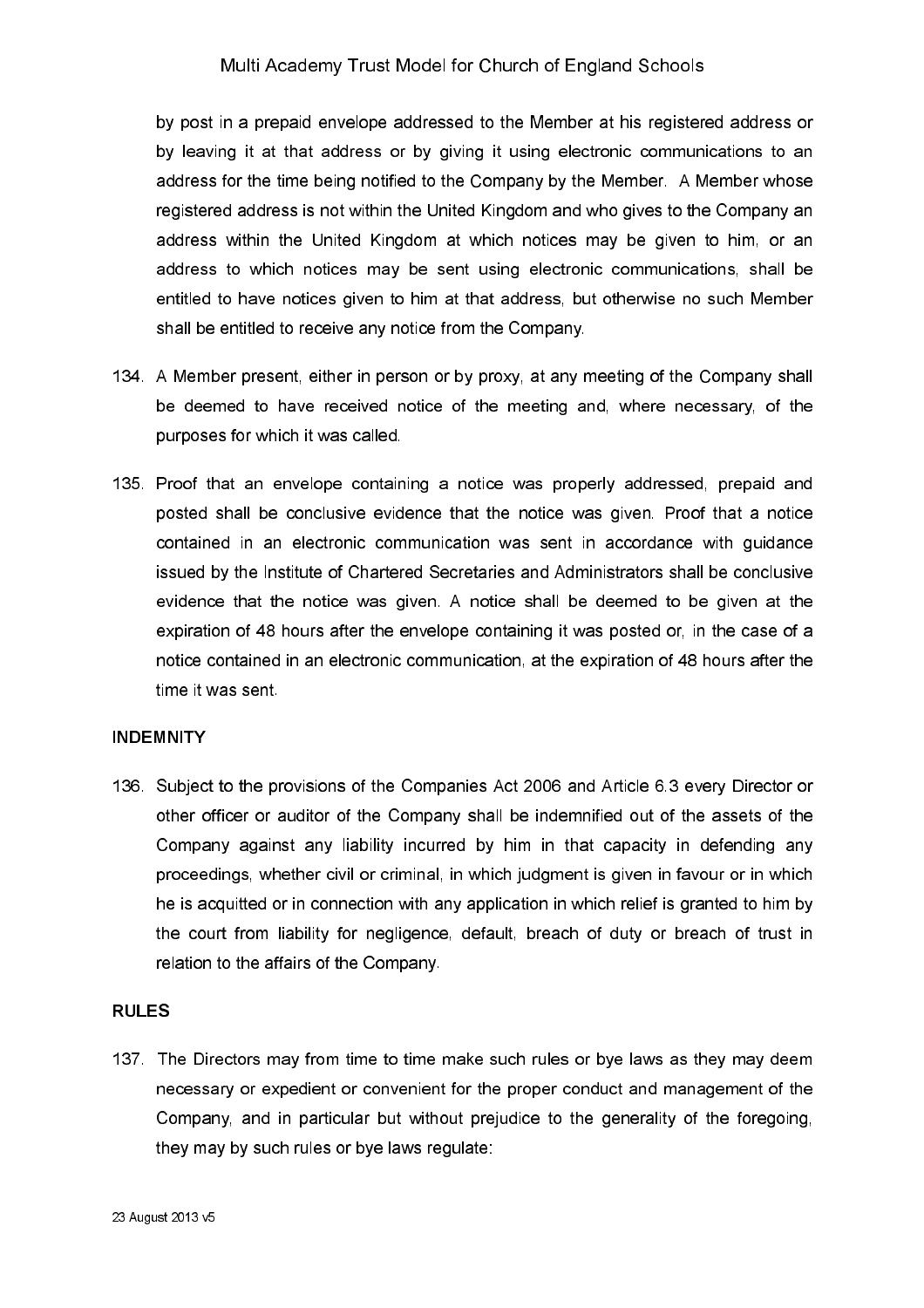- $(a)$ the setting aside of the whole or any part or parts of the Company's premises at any particular time or times or for any particular purpose or purposes;
- $(b)$ the procedure at general meetings and meetings of the Directors and committees of the Directors and meetings of the Local Governing Bodies in so far as such procedure is not regulated by the Articles; and
- $(c)$ generally, all such matters as are commonly the subject matter of company rules.
- 138. The Company in general meeting shall have power to alter, add or to repeal the rules or bye laws but only with the consent of the Diocesan Board of Education. Provided that no rule or bye law shall be inconsistent with, or shall affect or repeal anything contained in the Articles.

#### AVOIDING INFLUENCED COMPANY STATUS

- 139. Notwithstanding the number of Members from time to time, the maximum aggregate number of votes exercisable by Local Authority Associated Persons shall never exceed 19.9% of the total number of votes exercisable by Members in general meeting and the votes of the other Members having a right to vote at the meeting will be increased on a pro-rata basis.
- 140. No person who is a Local Authority Associated Person may be appointed as a Director if, once the appointment had taken effect, the number of Directors who are Local Authority Associated Persons would represent 20% or more of the total number of Directors. Upon any resolution put to the Directors, the maximum aggregate number of votes exercisable by any Directors who are Local Authority Associated Persons shall represent a maximum of 19.9% of the total number of votes cast by the Directors on such a resolution and the votes of the other Directors having a right to vote at the meeting will be increased on a pro-rata basis.
- 141. No person who is a Local Authority Associated Person is eligible to be appointed to the office of Director unless his appointment to such office is authorised by the local authority to which he is associated.
- 142. If at the time of either his becoming a Member of the Company or his first appointment to office as a Director any Member or Director was not a Local Authority Associated Person but later becomes so during his membership or tenure as a Director he shall be deemed to have immediately resigned his membership and/or resigned from his